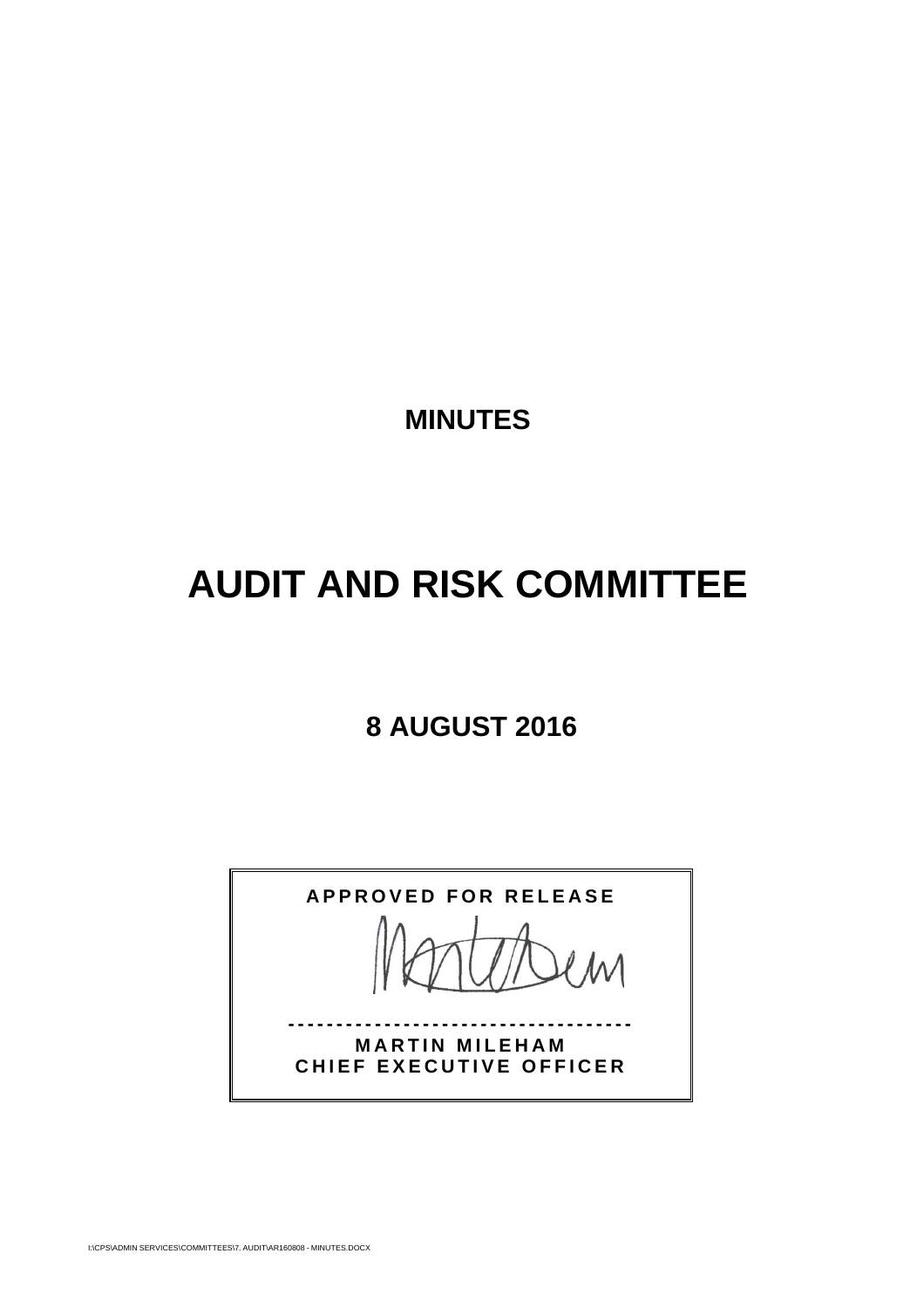

CITY of PERTH

## **MINUTES**

# **AUDIT AND RISK COMMITTEE**

## **8 AUGUST 2016**



INCPS\ADMIN SERVICES\COMMITTEES\7. AUDIT\AR160808 - MINUTES.DOCX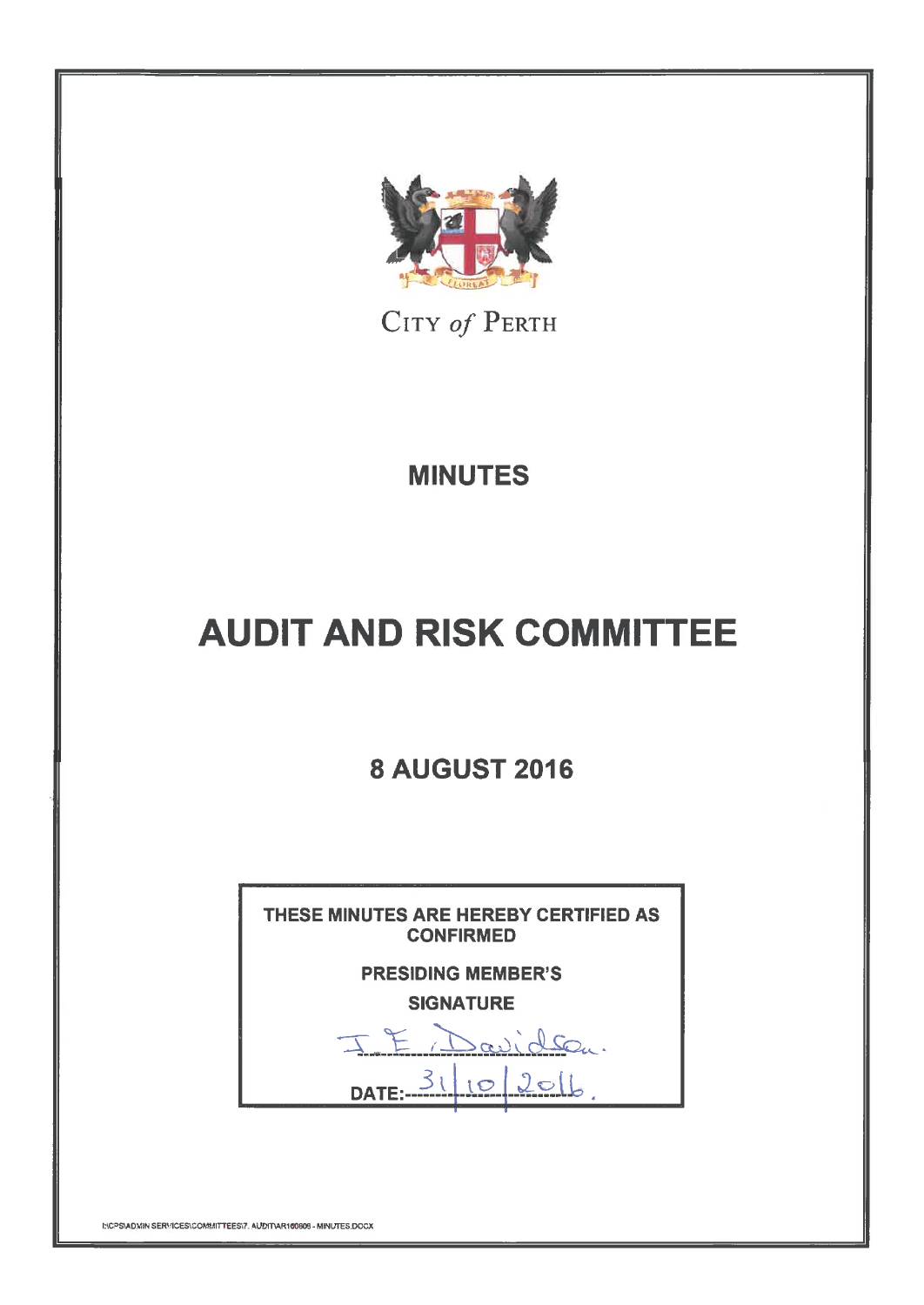## **AUDIT AND RISK COMMITTEE INDEX**

| <b>Item</b> | <b>Description</b>                                                                                                  | Page           |
|-------------|---------------------------------------------------------------------------------------------------------------------|----------------|
| AR31/16     | <b>DECLARATION OF OPENING</b>                                                                                       | 1              |
| AR32/16     | APOLOGIES AND MEMBERS ON LEAVE OF ABSENCE                                                                           | 1              |
| AR33/16     | QUESTION TIME FOR THE PUBLIC                                                                                        | 1              |
| AR34/16     | <b>CONFIRMATION OF MINUTES</b>                                                                                      | $\overline{2}$ |
| AR35/16     | <b>CORRESPONDENCE</b>                                                                                               | $\overline{2}$ |
| AR36/16     | <b>DISCLOSURE OF MEMBERS' INTERESTS</b>                                                                             | $\overline{2}$ |
| AR37/16     | MATTERS FOR WHICH THE MEETING MAY BE<br><b>CLOSED</b>                                                               | $\overline{2}$ |
|             | AR38/16 RISK MANAGEMENT UPDATE - AUGUST 2016                                                                        | 4              |
| AR39/16     | INTERNAL AUDIT 2016/17 - HUMAN RESOURCES<br><b>REVIEW</b>                                                           | 15             |
| AR40/16     | CONFIDENTIAL ITEM - OUTSTANDING INTERNAL<br><b>AUDIT RECOMMENDATIONS - AUGUST 2016</b>                              | 16             |
| AR41/16     | CONFIDENTIAL ITEM - COMPLIANCE AUDITS - CITY<br>OF PERTH AND NSW/VICTORIAN TRANSPORT<br><b>AUTHORITY AGREEMENTS</b> | 17             |
| AR42/16     | CITY OF PERTH AUDIT AND RISK COMMITTEE -<br>REVIEW OF THE TERMS OF REFERENCE AND<br><b>MEMBERSHIP STRUCTURE</b>     | 18             |
| AR43/16     | TENDER 111-15/16 - APPOINTMENT OF EXTERNAL<br><b>AUDITORS</b>                                                       | 24             |
| AR44/16     | <b>MOTIONS OF WHICH PREVIOUS NOTICE HAS BEEN</b><br><b>GIVEN</b>                                                    | 27             |
| AR45/16     | <b>GENERAL BUSINESS</b>                                                                                             | 27             |
| AR46/16     | <b>ITEMS FOR CONSIDERATION AT A FUTURE MEETING</b>                                                                  | 27             |
| AR47/16     | <b>CLOSE OF MEETING</b>                                                                                             | 28             |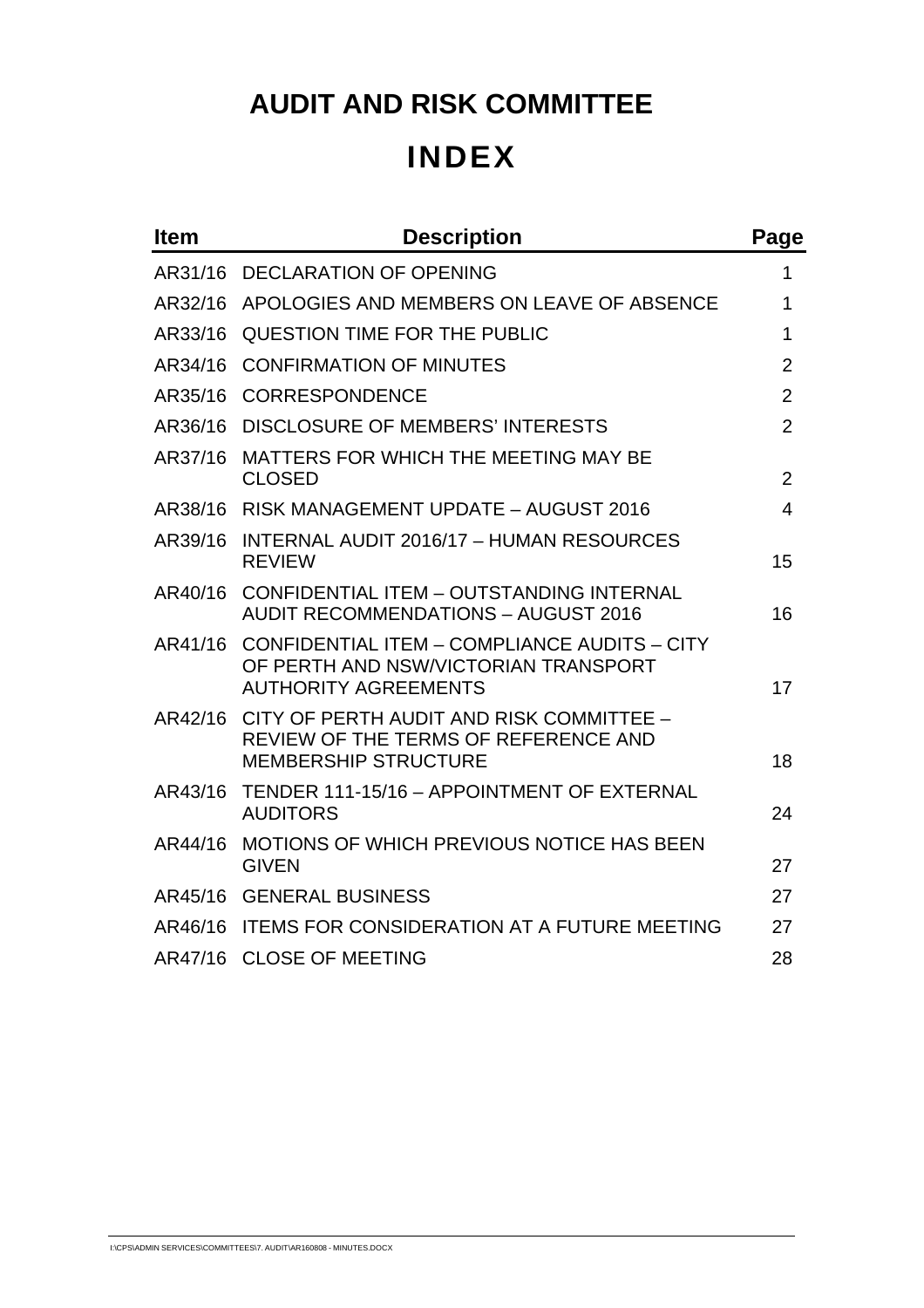Minutes of the meeting of the City of Perth **Audit and Risk Committee** held in Committee Room 1, Ninth Floor, Council House, 27 St Georges Terrace, Perth on **Monday, 8 August 2016**.

#### **MEMBERS IN ATTENDANCE**

| The Lord Mayor | <b>Presiding Member</b> |
|----------------|-------------------------|
| Cr Davidson    |                         |
| Cr Adamos      | Deputy for Cr Green     |
| Mr Linden      | Independent Member      |

#### **OFFICERS**

| Mr Mileham  |                | <b>Chief Executive Officer</b>                      |
|-------------|----------------|-----------------------------------------------------|
| Mr Mianich  | ۰              | <b>Director Corporate Services</b>                  |
| Ms Moore    | $\blacksquare$ | <b>Director Community &amp; Commercial Services</b> |
| Mr Crosetta |                | <b>Director Construction &amp; Maintenance</b>      |
| Ms Battista | $\sim$         | Acting Director Economic Development & Activation   |
| Mr Ridgwell |                | <b>Manager Governance</b>                           |
| Mr Richards |                | <b>Manager Finance</b>                              |
| Mr White    |                | <b>Chief Accountant</b>                             |
| Mr Cheldi   |                | <b>Internal Auditor</b>                             |
| Ms Mendoza  | $\sim$         | <b>Assistant Internal Auditor</b>                   |
| Mr Ngara    | ٠              | <b>Risk Management Coordinator</b>                  |
| Ms Honmon   |                | <b>Governance Officer</b>                           |

#### **GUESTS**

Mr Sheridan - LGIS

#### **AR31/16 DECLARATION OF OPENING**

**4.36pm** The Presiding Member declared the meeting open.

#### **AR32/16 APOLOGIES AND MEMBERS ON LEAVE OF ABSENCE**

Cr Green (Leave of Absence).

#### **AR33/16 QUESTION TIME FOR THE PUBLIC**

Nil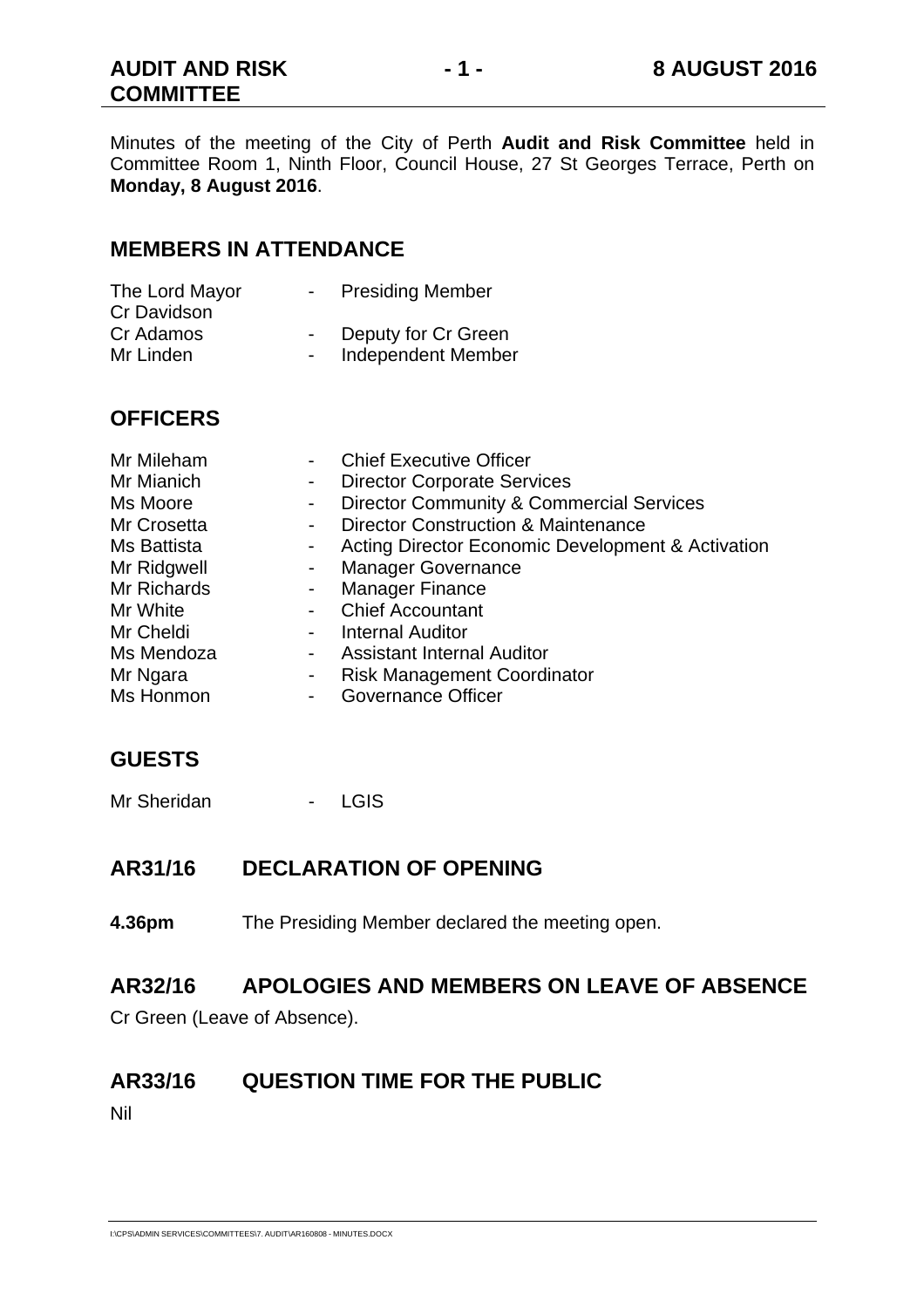#### **AR34/16 CONFIRMATION OF MINUTES**

*Moved by Cr Davidson, seconded by Mr Linden* 

*That the minutes of the meeting of the Audit and Risk Committee held on 9 May 2016 be confirmed as a true and correct record.* 

*The motion was put and carried* 

**The votes were recorded as follows:** 

**For: The Lord Mayor, Cr Davidson, Cr Adamos and Mr Linden** 

**Against: Nil** 

#### **AR35/16 CORRESPONDENCE**

Nil

#### **AR36/16 DISCLOSURE OF MEMBERS' INTERESTS**

Nil

#### **AR37/16 MATTERS FOR WHICH THE MEETING MAY BE CLOSED**

The Chief Executive Officer advised that in accordance with Section 5.23(2) of the *Local Government Act 1995*, the meeting will be required to be closed to the public prior to discussion of the following:

| <b>Schedule</b><br>No.                                                      | <b>Item No. and Title</b>                                                                                        | Reason        |
|-----------------------------------------------------------------------------|------------------------------------------------------------------------------------------------------------------|---------------|
| Confidential<br>Minute Item<br>AR40/16<br>and<br>Confidential<br>Schedule 4 | Minute Item AR40/16 - Outstanding Internal Audit<br>Recommendations - August 2016                                | 5.23(2)(a)    |
| Confidential<br>Minute Item<br>AR41/16                                      | Minute Item $AR41/16$ – Compliance Audits – City<br>of Perth and NSW/Victorian Transport Authority<br>Agreements | 5.23(2)(f)(i) |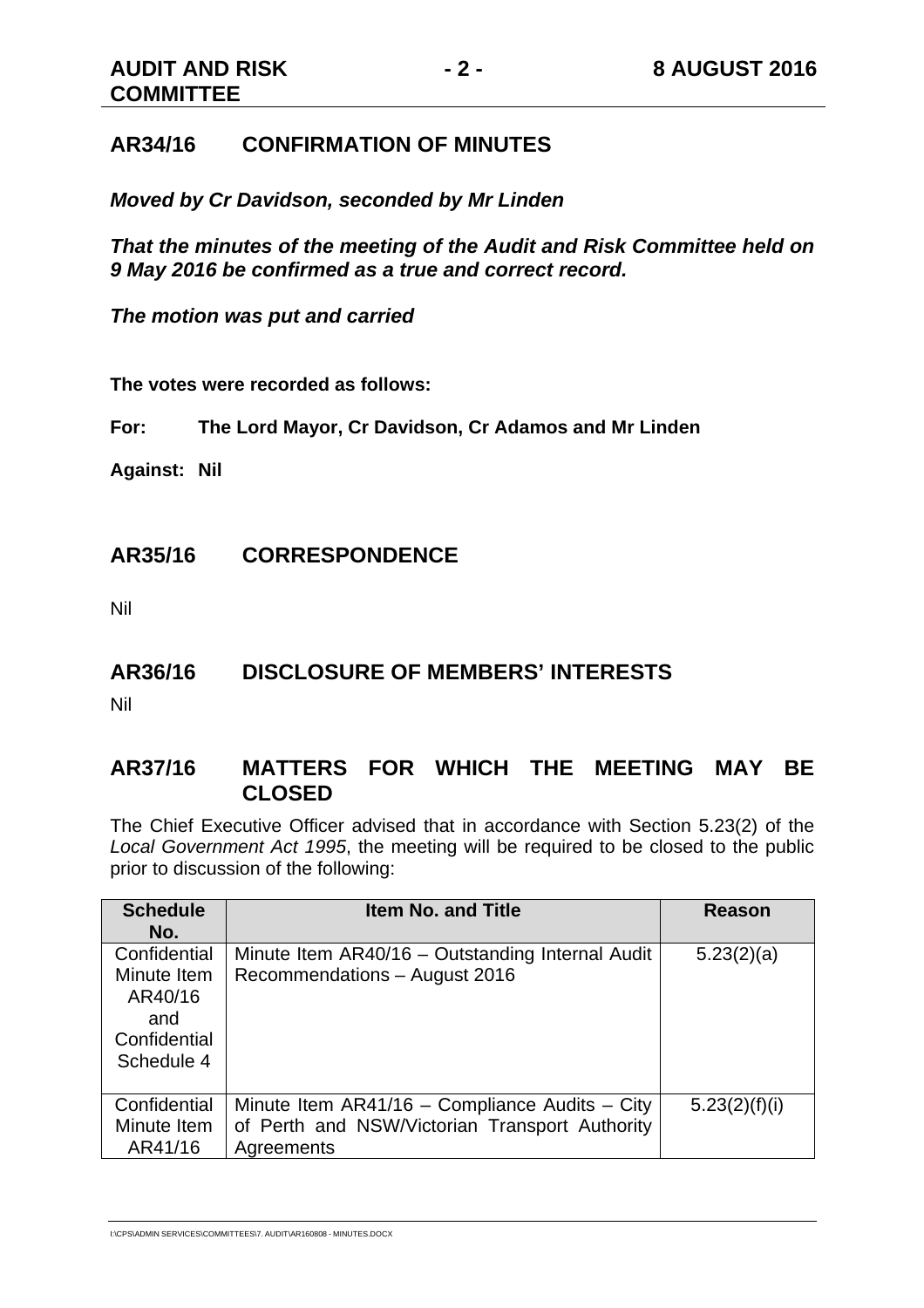The Chief Executive Officer advised that in accordance with Section 5.23(2) of the *Local Government Act 1995*, should an Elected Member wish to discuss the content of the confidential schedules listed below, it is recommended that Committee resolve to close the meeting to the public prior to discussion of the following:

| <b>Schedule</b><br>No.               | <b>Item No. and Title</b>                                                             | <b>Reason</b>   |
|--------------------------------------|---------------------------------------------------------------------------------------|-----------------|
| Confidential<br>Schedules 1<br>and 2 | Minute Item AR38/16 - Risk Management Update<br>$-$ August 2016                       | 5.23(2)(e)(iii) |
| Confidential<br>Schedule 3           | Minute Item $AR39/16 - Internal$ Audit 2016/17 -<br><b>Human Resources Review</b>     | 5.23(2)(a)      |
| Confidential<br>Schedule 5           | Minute Item $AR43/16$ - Tender 111-15/16 -<br><b>Appointment of External Auditors</b> | 5.23(2)(e)(iii) |

*Moved by Cr Davidson, seconded by Cr Adamos* 

*That the Audit and Risk Committee resolves to close the meeting to the public to consider Confidential matters in accordance with Section 5.23(2) of the Local Government Act 1995 as follows:* 

- *1. Agenda Item 1, Confidential Schedules 1 and 2 (Minute Item AR38/16) in accordance with Section 5.23(2)(e)(iii);*
- *2. Agenda Item 2, Confidential Schedule 3 (Minute Item AR39/16) in accordance with Section 5.23(2)(a);*
- *3. Agenda Item 3 (Minute Item AR40/16) in accordance with Section 5.23(2)(a); and*
- *4. Agenda Item 4 (Minute Item AR41/16) in accordance with Section 5.23(2)(f).*

*The motion was put and carried* 

**The votes were recorded as follows:** 

**For: The Lord Mayor, Cr Davidson, Cr Adamos and Mr Linden** 

**Against: Nil** 

I:\CPS\ADMIN SERVICES\COMMITTEES\7. AUDIT\AR160808 - MINUTES.DOCX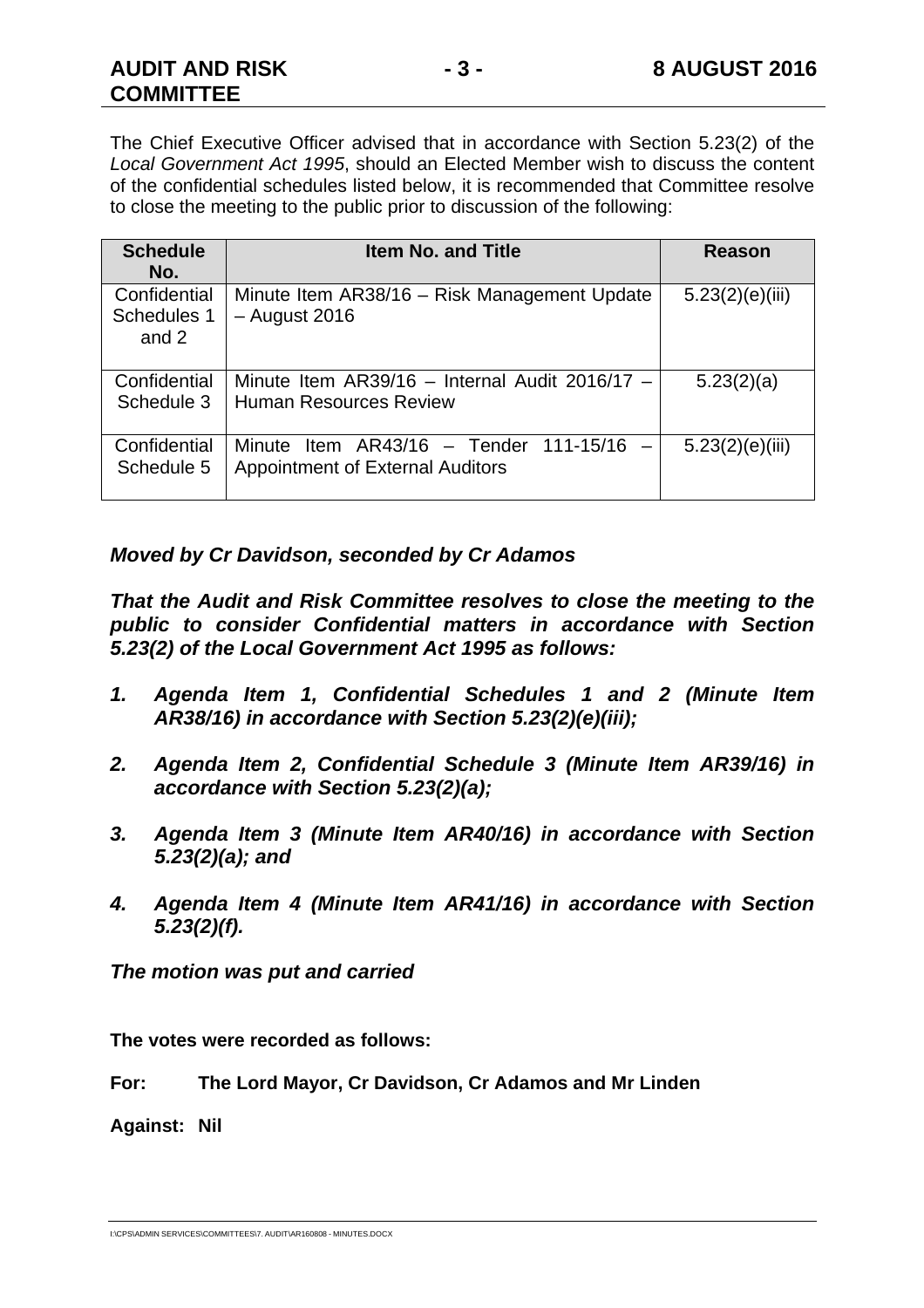**AUDIT AND RISK COMMITTEE** 

- **4.37pm** The meeting was closed to the public.
- **4.38pm** Mr Sheridan (LGIS) entered the meeting and commenced a presentation to the Committee (refer Confidential Schedule 2).

#### **AR38/16 RISK MANAGEMENT UPDATE – AUGUST 2016**

#### **BACKGROUND:**

| FILE REFERENCE:          | P1013822-3                                                |
|--------------------------|-----------------------------------------------------------|
| <b>REPORTING UNIT:</b>   | Governance                                                |
| RESPONSIBLE DIRECTORATE: | <b>Corporate Services</b>                                 |
| DATE:                    | 22 July 2016                                              |
| MAP / SCHEDULE:          | Confidential Schedule 1 - LGIS<br>$Report -$              |
|                          | <b>Organisational Risk Management Maturity Assessment</b> |
|                          | Confidential Schedule 2 - Presentation from LGIS          |
|                          | Consultant                                                |
|                          | (Confidential Schedules distributed to Elected Members)   |
|                          | under separate cover).                                    |
|                          |                                                           |

#### **LEGISLATION / STRATEGIC PLAN / POLICY:**

| Legislation                                                     | <b>Local Government Act 1995</b><br>Regulation 17 of the Local Government (Audit) Regulations<br>1996   |  |
|-----------------------------------------------------------------|---------------------------------------------------------------------------------------------------------|--|
| <b>Integrated Planning</b><br>and Reporting<br><b>Framework</b> | <b>Strategic Community Plan</b><br>Council Four Year Priorities: Capable and Responsive<br>Organisation |  |
| <b>Implications</b>                                             | Strengthen the capacity of the organisation.<br>S <sub>18</sub>                                         |  |
| <b>Policy</b>                                                   |                                                                                                         |  |

Policy No and Name: 19.1 – Enterprise Risk Management

#### **DETAILS:**

#### **Policy and Framework**

The City is committed to a culture of risk management, where risk is considered at 3 levels; strategic, operational and project. Operational and Strategic Risks are currently housed in the City's risk management system (RMSS) and are reviewed on an annual basis as part of the Business Planning Process. Project level risks are managed by relevant staff in the delivery of the projects, and where relevant are documented within specific service areas.

I:\CPS\ADMIN SERVICES\COMMITTEES\7. AUDIT\AR160808 - MINUTES.DOCX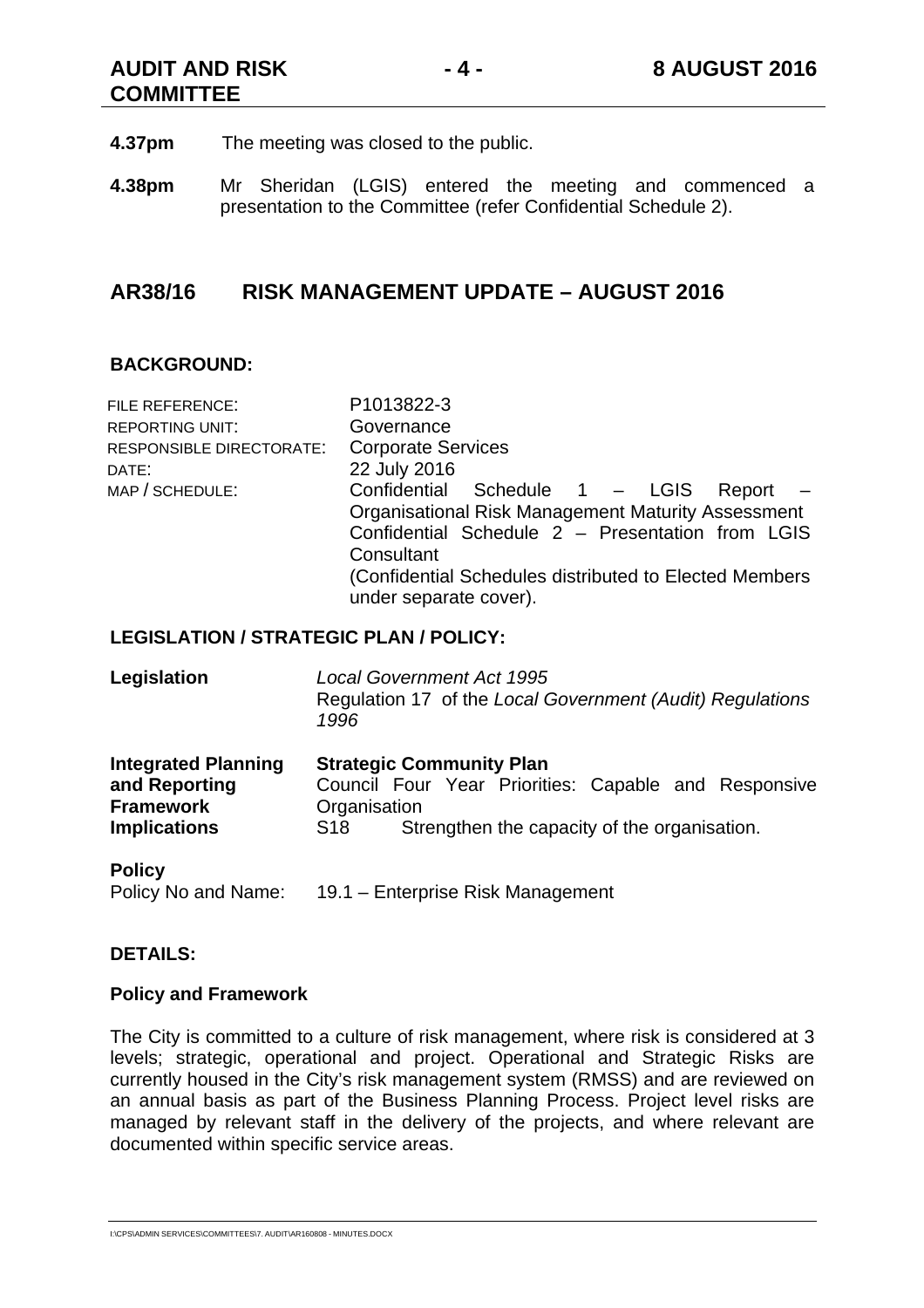The Enterprise Risk Management Policy 19.1 states the purpose of risk management being:

*"To protect the community, the City of Perth and its workers against foreseeable risks through developing a whole of enterprise culture of risk awareness, plans that reduce our risk exposure and systems that provide information to assist in informed decision making, maximising asset potential and enhancing community wellbeing."* 

Under the framework, the Audit and Risk Committee has the responsibility for the systems and processes for risk management in line with the *Local Government (Audit) Regulations 1996*. The framework states that strategic and high level operational risks will be reported to the Audit and Risk Committee and Council on a six monthly basis.

#### **RISK MANAGEMENT UPDATE**

#### Organisational Risk Maturity Assessment

The consultant from LGIS (Local Government Insurance Scheme) has completed the Organisational Risk Management Maturity Assessment Project (refer to Confidential Schedule 1).

The consultant is scheduled to present the findings and recommendations from the benchmarking exercise to the Audit and Risk Committee scheduled to be held on 8 August 2016.

The previous Organisational Risk Maturity Assessment was conducted in 2012 resulted in the City achieving the following milestones:

- Development of a Risk Management Program comprised of policy, framework documents and handbook – complimented by risk management procedures, guidelines and manuals;
- Development of Operational and Strategic Risk Registers;
- Establishment of the Risk Management Taskforce and supporting working groups;
- Purchase and implementation of RMSS Risk Monitoring and Reporting System; and
- Development of a Business Continuity Framework.

The main aim of this process is to benchmark the City against other Western Australia Local Governments as well as other Capital Cities in Australia. Adopted recommendations from the maturity assessment will be implemented through a road map of set milestones over an agreed period of time.

#### Business Continuity Management

The development of the City's Business Continuity Management Program is now complete with the following milestones archived: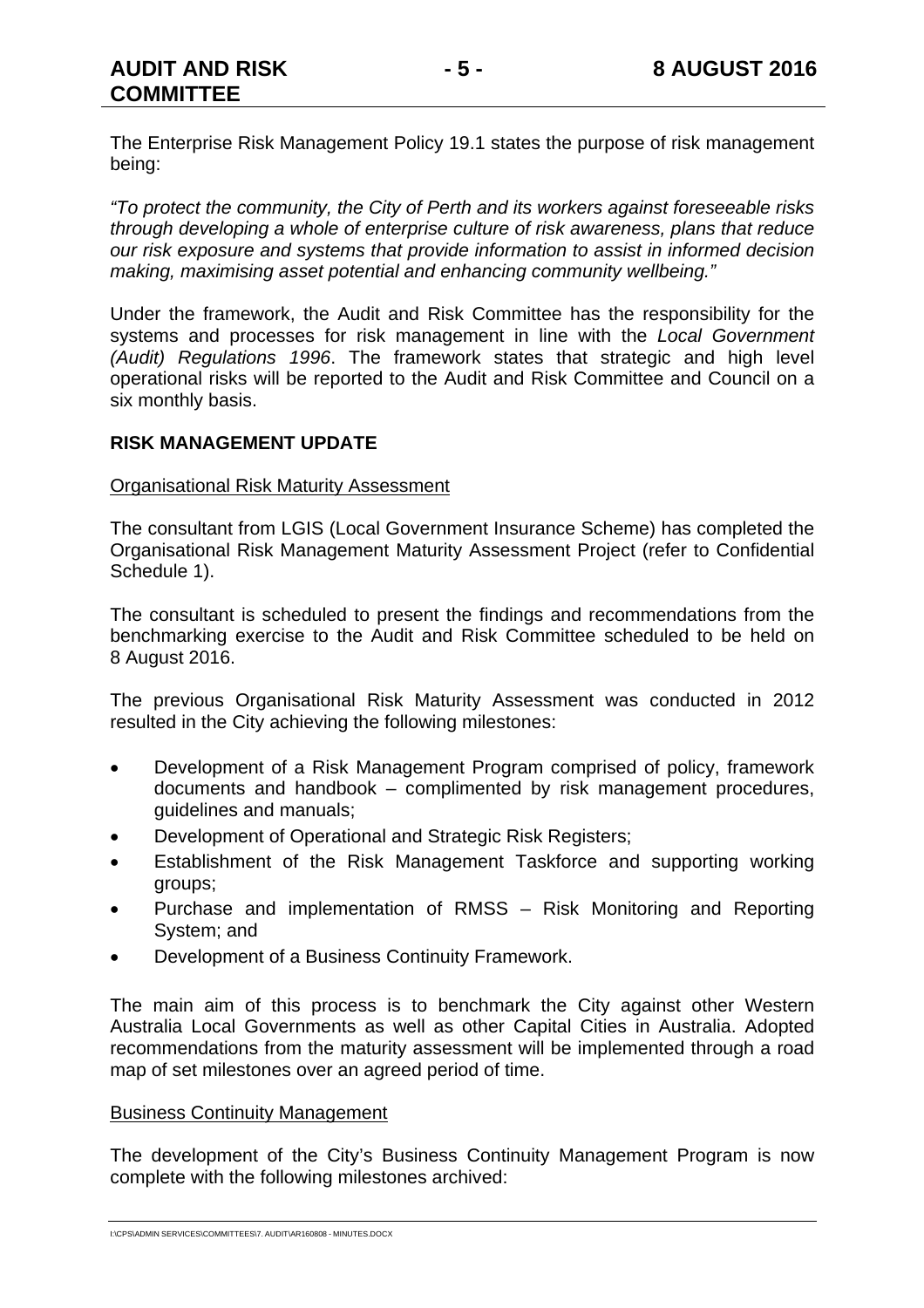- Completion of the City's Business Continuity Framework Document and Policy.
- Completion of seven location-specific Business Continuity Plans (BCPs) for:
	- Council House;
	- Library;
	- Surveillance Centre;
	- Community Centres (Citiplace, Rod Evans, Citiplace Childcare and Rest Centre and Perth Town Hall); and
	- Commercial Parking Outstations (Elder St, Perth Convention and Exhibition Centre and Mayfair).
	- Completion of the City's Crisis Management Plan.
	- Setup and commissioning of Citiplace Community Centre as the alternate location for Council House.

The BCPs for the Works Depot and Parks – Outstations are currently being drafted and will be finalised shortly.

In the 2016/17 financial year the below initiatives are planned:

- Development of the Crisis Communications Plan.
- Finalisation of the Critical Incident Management Team Procedure.
- Conducting briefing and training with members of both the Crisis Management Team and the Critical Incident Management Team.
- Scheduled scenario testing and exercises to test the plans and capabilities of Citiplace and other alternate locations.

#### Update on High and Extreme Risks

Under the City's Enterprise Risk Management Framework, the Audit and Risk Committee has the responsibility for the overseeing of the City's systems and processes for risk management in accordance with regulation 17 of the *Local Government (Audit) Regulations 1996*. The framework states that strategic and high level operational risks will be reported to the Audit and Risk Committee and Council on a six monthly basis.

22 strategic risks and 437 operational risks currently sit on the City's risk registers. All risks have been rated using the City's risk matrix and compiled on the City's Risk System RMSS.

As at 22 July 2016, there are:

- 0 extreme risks:
- 6 high risks;
- 283 medium risks; and
- 170 low risks.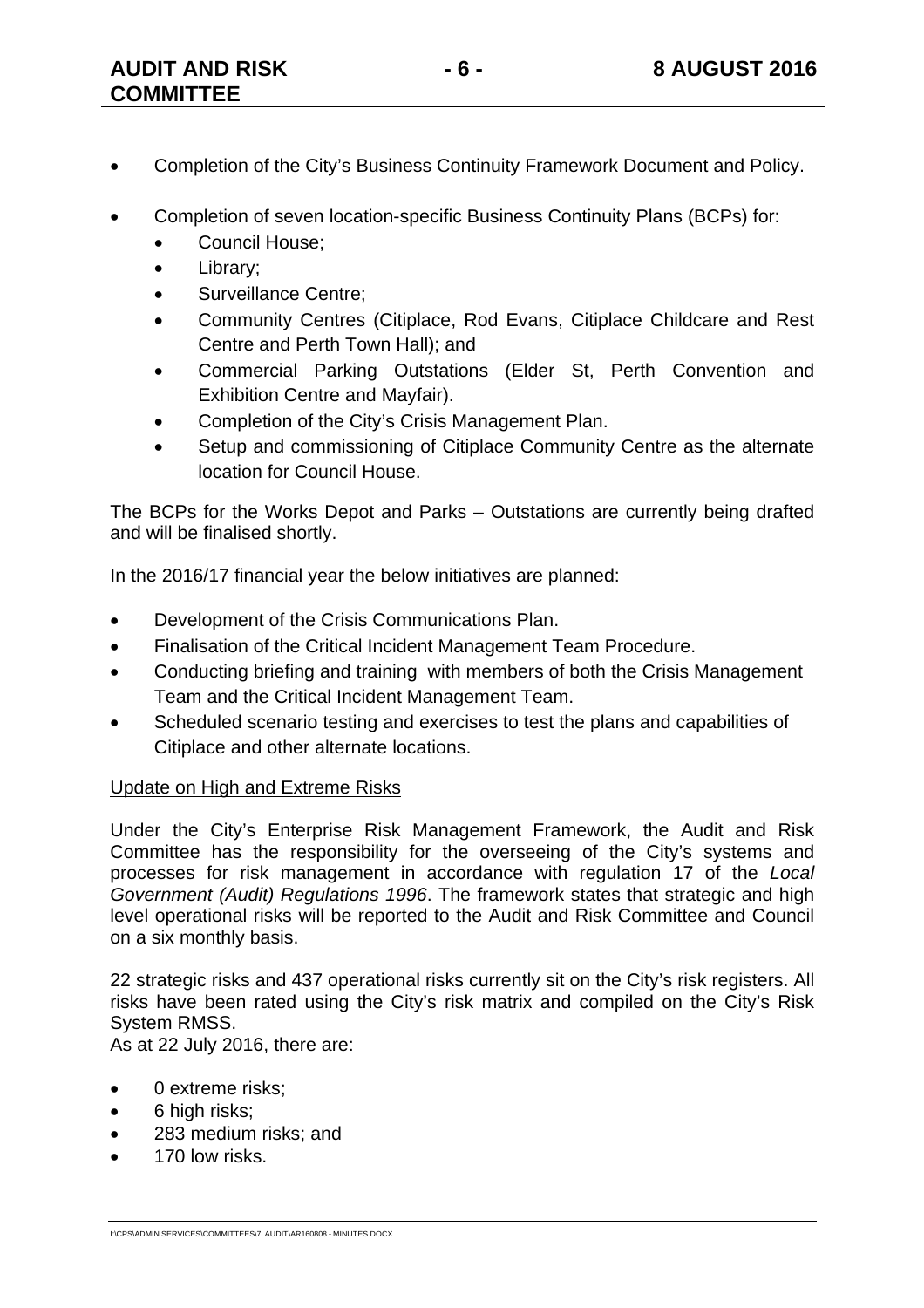Updates on the identified High / Extreme risks are detailed below.

#### **Risk Update: Shifting of costs from other sectors onto the City**

Risk Owner: Manager Finance

| <b>Risk ID</b> | <b>Risk Statement</b>                                                                                                    | <b>Existing Controls</b>                                                                                                                                                                                                                           | <b>Risk Rating</b> |
|----------------|--------------------------------------------------------------------------------------------------------------------------|----------------------------------------------------------------------------------------------------------------------------------------------------------------------------------------------------------------------------------------------------|--------------------|
| 78             | Shifting of costs from other<br>sectors onto the City resulting<br>in financial impacts or affecting<br>service delivery | Monitoring of government<br>$\bullet$<br>policy direction.<br>• The City<br>budgeting<br>into<br>process takes<br>forecasted<br>account<br>increases in levies and<br>and<br>in.<br>taxes<br>most<br>instances will pass them<br>on to ratepayers. | High(5)            |

This risk continues to be monitored and reviewed to ensure the impacts are minimised. The biggest cost being the parking levy. In the current financial year the increase was minimal at 1.7% as compared to 20% in 2015/16. There was no increase in the loan guarantee fee, with the increase in the landfill levy (approximately 5 %) passed onto ratepayers.

#### **Risk Update: Insufficient revenue generated from Elizabeth Quay (EQ) for servicing and maintenance.**

Risk Owner: Manager Finance

| <b>Risk ID</b> | <b>Risk Statement</b>                                                                                                                | <b>Existing Controls</b>                                                                                                                                                                                                                                                                     | <b>Risk Rating</b> |
|----------------|--------------------------------------------------------------------------------------------------------------------------------------|----------------------------------------------------------------------------------------------------------------------------------------------------------------------------------------------------------------------------------------------------------------------------------------------|--------------------|
| 83             | Revenue generated from EQ<br>(MRA contribution + Rates)<br>insufficient<br><b>to</b><br>cover<br>maintenance and servicing of<br>EQ. | with<br>Agreement<br>$\bullet$<br>Metropolitan<br><b>Redevelopment Authority</b><br>(MRA).<br>Monitoring of costs of<br>servicing and maintaining<br>EQ.<br>Modelling of cash flows<br>for the precinct (rates<br>revenue + funding<br><b>VS</b><br>costs of serving<br>and<br>maintenance). | High $(5)$         |

There are ongoing negotiations with the MRA regarding the level of service provided by the City for the EQ precinct. The MRA propose the City should provide a level of service to the value of rates collected from the precinct. Other services to maintain the precinct to a suitable level will be procured from other service providers. The risk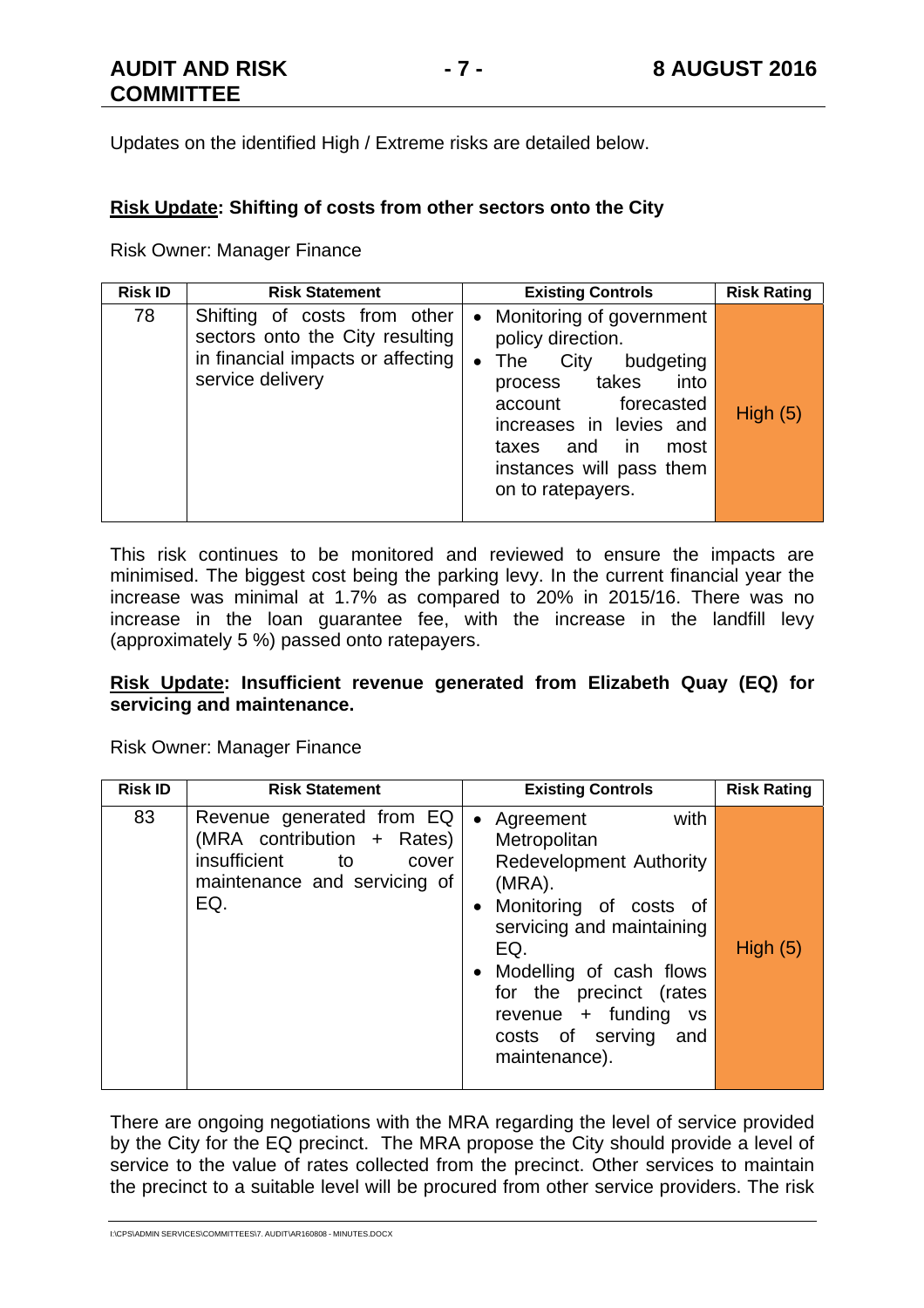for the City is that the precinct is not maintained to a standard commensurate with other premium areas maintained by the City. Negotiations with the MRA are ongoing to ensure the best outcome for the precinct.

#### **Risk Update: Non-disclosures of gifts and travel by staff and Elected Members**

Risk Owner: Manager Governance

| <b>Risk ID</b> | <b>Risk Statement</b>                                                                                                                                                                | <b>Existing Controls</b>                                                                                                                                                                                                                                                                                                                                                    | <b>Risk Rating</b> |
|----------------|--------------------------------------------------------------------------------------------------------------------------------------------------------------------------------------|-----------------------------------------------------------------------------------------------------------------------------------------------------------------------------------------------------------------------------------------------------------------------------------------------------------------------------------------------------------------------------|--------------------|
| 1092           | Non-disclosures of gifts and<br>travel by staff and Elected<br>Members leading<br>$\mathsf{to}$<br>investigations or findings<br>against the City resulting in<br>reputational harm. | • Enhanced Governance<br>practices.<br>• Policies and Procedures<br>around gifts and travel<br>disclosures.<br>• Training and induction for<br>new employees and<br>Elected Members on gift<br>and travel disclosures.<br>• Awareness raising<br>sessions with staff and<br>Elected Members.<br>• Monitoring of legislative<br>amendments to the LG<br>Act and regulations. | High $(5)$         |

The City has now established all processes and systems to support the legislative amendments that came into effect in March 2016 related to Travel and Gift Disclosure amendments. Separate Elected member and Officer Procedures have been prepared both for Gifts and Travel.

The City recently introduced a number of transparency measures that are now in effect related to Gift & Travel, these measures are over and above the legislative provisions. Elected Members have also been provided with documented flowcharts for Gifts & Travel to both assist and inform Elected Members of their obligations.

Future risk mitigation measures include an update to the City of Perth Code of Conduct proposed to be updated and reviewed by Council in September 2016.

#### **Risk Update: Reduction in Parking revenue**

| <b>Risk ID</b> | <b>Risk Statement</b>                                                                    | <b>Existing Controls</b>                                                        | <b>Risk Rating</b> |
|----------------|------------------------------------------------------------------------------------------|---------------------------------------------------------------------------------|--------------------|
| 108            | Parking revenue decreases   • Market research<br>leading to revenue loss for the<br>City | done<br>every 2 years.<br>• The Commercial Parking<br>Unit is currently looking | High $(5)$         |

Risk Owner: Manager Commercial Parking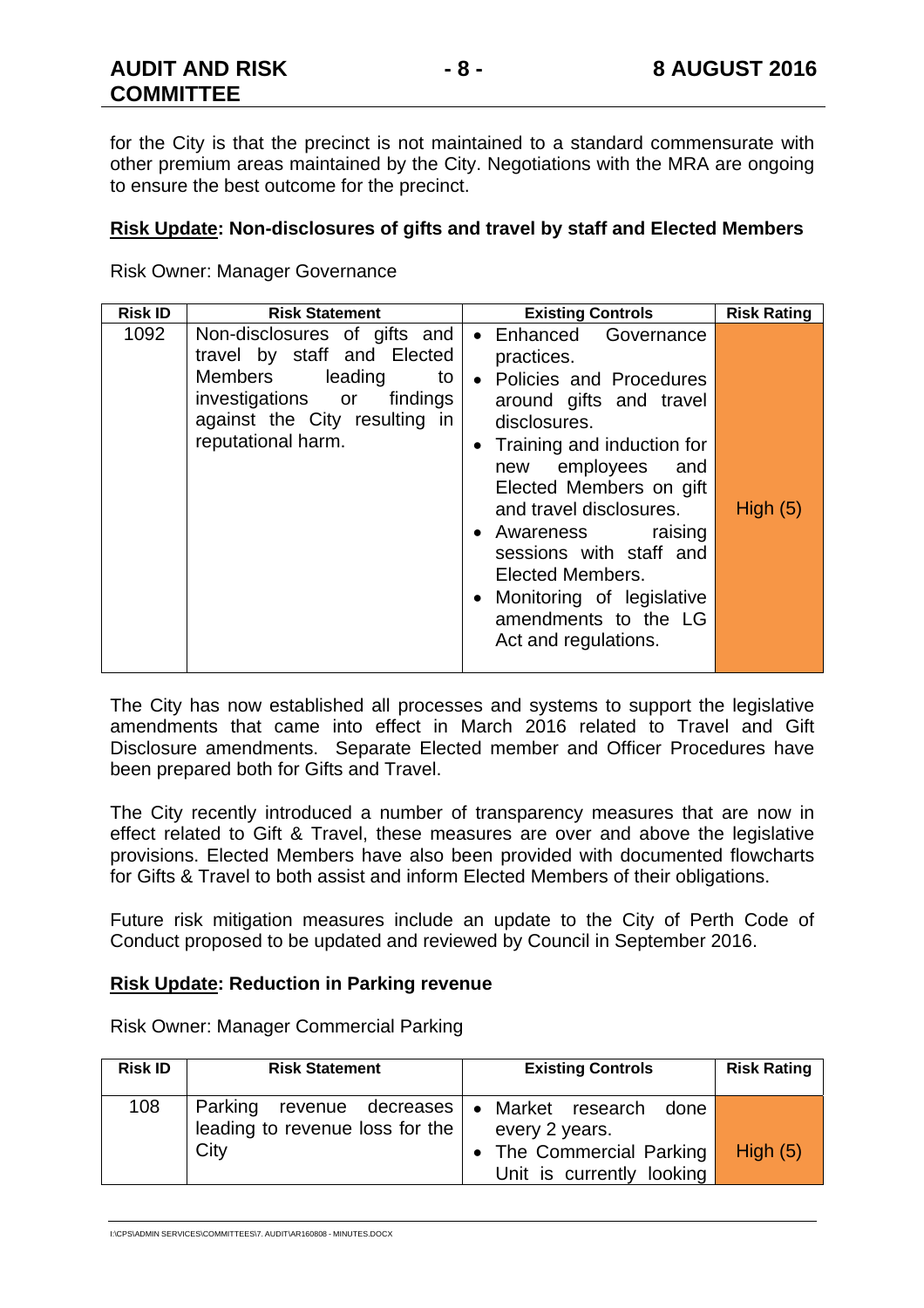#### **AUDIT AND RISK COMMITTEE**

|  | -<br>× |  |
|--|--------|--|
|--|--------|--|

| <b>Risk ID</b> | <b>Risk Statement</b> | <b>Existing Controls</b>                                                                                                                                                                                                                                                                | <b>Risk Rating</b> |
|----------------|-----------------------|-----------------------------------------------------------------------------------------------------------------------------------------------------------------------------------------------------------------------------------------------------------------------------------------|--------------------|
|                |                       | 0f<br>other<br>at<br>sources<br>alternate<br>revenue<br>(other<br>local<br>streams<br>governments, State<br>agencies and private<br>sector).<br>• Annual budgeting based<br>on projected increases in<br>parking levies.<br>• Liaison with officials with<br>regards to parking levies. |                    |

Strategy - Alternate Revenue Streams and Increased Market Share via Customer **Experience** 

#### Alternate Revenue Streams

The City is currently awaiting the outcome from a presentation which was done at the City of Vincent with a proposal to provide parking management services.

The Commercial Parking Perth (CPP) unit is currently focussing considerable effort on building internal capability in the areas of Technical services, Systems Management and Reconciliation. The flexibility to work with multiple systems and providers is an essential element to competing in and securing business in a highly competitive and fast paced commercial industry.

With the recent addition of Cale parking machines due to the transition from the now former South Ward from the City of Subiaco, it was a deliberate decision to retain the machines in order to demonstrate CPP's credibility and flexibility in offering services on a commercial playing field. There are arrangements in place to provide parking services to both Turvey Lane and Town of Victoria Park. The CPP Unit will be seeking to develop a mapped approval process with assistance from the Governance Unit, to allow for smooth approval of business opportunities to ensure that the City can be reactive to opportunities in the commercial parking market, which are not necessarily within the City boundaries.

#### Increased Market Share - Via Improved Customer Experience

At present commercial parking revenue is tracking along with the slowing economy, with office vacancy rates in the CBD currently at 24%. In response the CPP Unit is also focused on improving customer experience and increasing market share through initiatives such as female friendly parking facilities as well as cosmetic improvements such as recent entry statement maintenance upgrades at the Pier Street Car Park.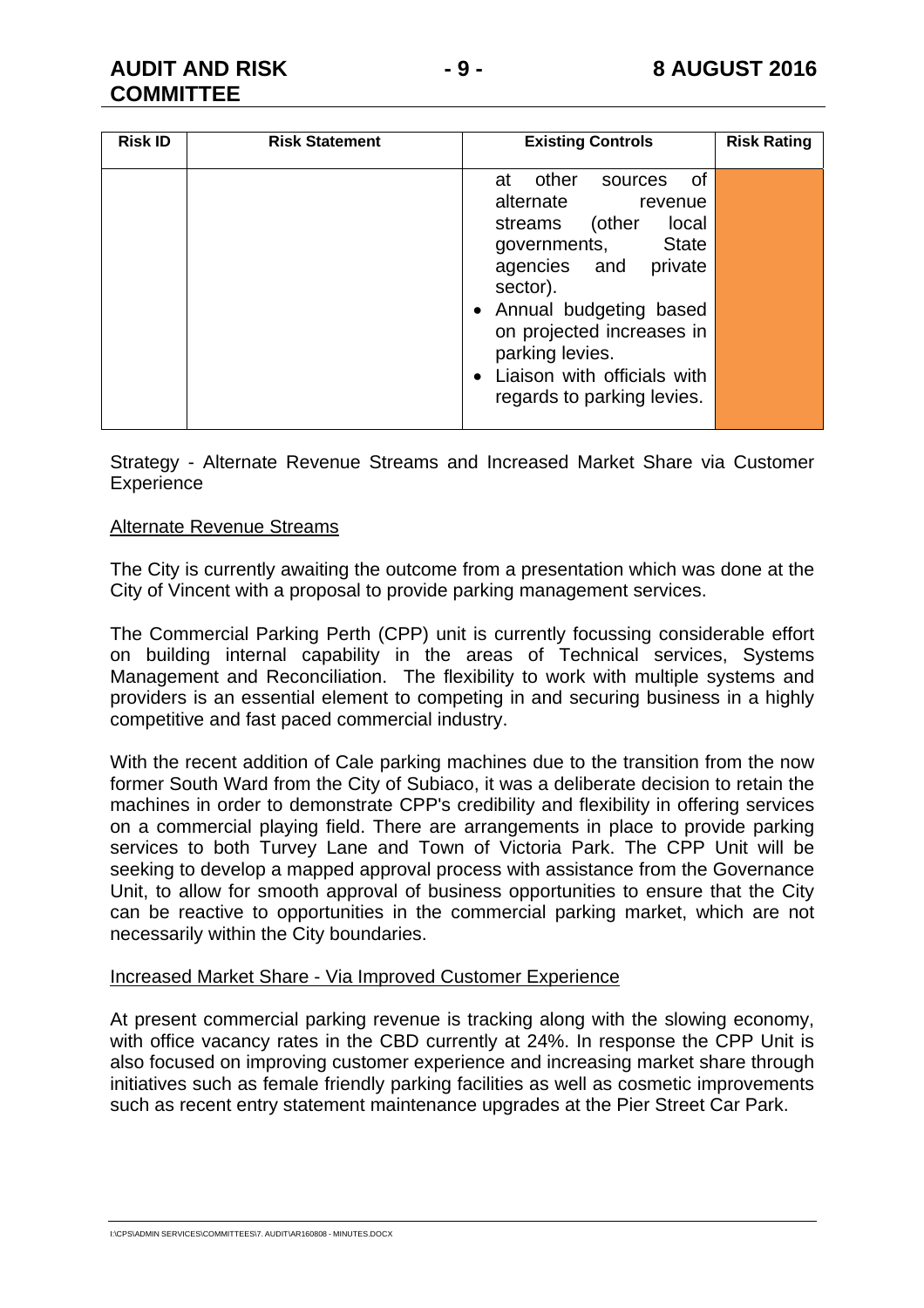#### **Risk Update: Occurrence of a significant OSH incident**

Risk Owner: Manager Human Resources

| <b>Risk ID</b> | <b>Risk Statement</b>                              | <b>Existing Controls</b>                                                                                                                                                                                                                                                                                                                                                                                              | <b>Risk Rating</b> |
|----------------|----------------------------------------------------|-----------------------------------------------------------------------------------------------------------------------------------------------------------------------------------------------------------------------------------------------------------------------------------------------------------------------------------------------------------------------------------------------------------------------|--------------------|
| 1123           | Occurrence of a significant<br><b>OSH</b> incident | • OSH induction training<br>for new employees.<br>OSH<br>policies<br>and<br>procedures.<br>OSH & Risk Committee.<br>Directorate OSH & Risk<br>Group meetings.<br>Workplace<br>safety<br>$\bullet$<br>inspections<br>systematically controlled<br>on RMSS.<br>Risk assessments<br><sub>on</sub><br>high risk work.<br>Job Safety Analysis.<br>Safe work statements.<br>Protective<br>Personal<br>Equipment procedures. | High $(5)$         |

The City acknowledges the importance of health and safety throughout the organisation and is continuously reviewing and monitoring processes to ensure a positive OSH culture. A recent review was undertaken on the services provided to the City's employees and how these services were provided which resulted in the restructure of these services. This new structure is designed to ensure a more robust safety focus on the organisations high risk areas, with a collaborative approach between Human Resources and the Construction and Maintenance Directorate (this directorate has the majority of high risk operations in it).

As a result of this review a Senior Safety Officer will be recruited to lead this safety focus and develop the OSH Strategic Plan to assist in encouraging a positive OSH cultural. In conjunction with OSH Strategic Plan development a review of the OSH Management Plan and Systems will be undertaken to ensure they align with best practice. The organisation will also be undertaking an OSH Audit upon commencement of the Senior Safety Officer to measure the City's current performance against the appropriate standards. This risk will remain high, as the uncertainty of human behaviour is factored into the risk rating. This risk will continue to be monitored and reviewed as appropriate controls are put in place.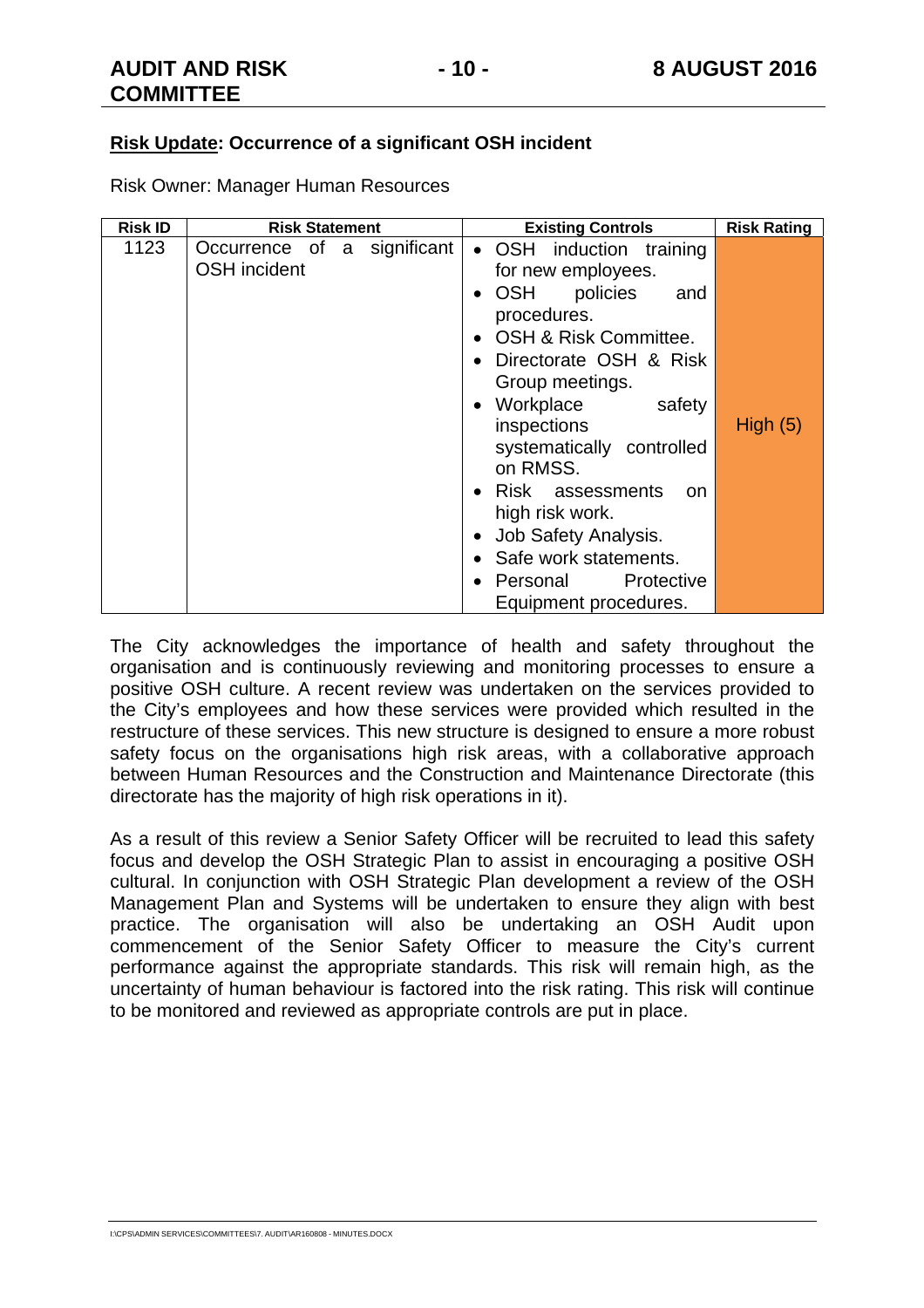Risk Owner: Manager Properties

| <b>Risk ID</b> | <b>Risk Statement</b>                                                                                             | <b>Existing Controls</b>                                                                                                                                                                                                                                                                                                                                                                                                                                                    | <b>Risk Rating</b> |
|----------------|-------------------------------------------------------------------------------------------------------------------|-----------------------------------------------------------------------------------------------------------------------------------------------------------------------------------------------------------------------------------------------------------------------------------------------------------------------------------------------------------------------------------------------------------------------------------------------------------------------------|--------------------|
| 1053           | Inadequate Condition Rating of<br>City Building Assets to enable<br>appropriate asset renewal and<br>maintenance. | Adhoc inspections.<br>$\bullet$<br>Property maintenance<br>helpdesk<br>system<br>(Hansen).<br>The City is currently<br>engaging potential<br>surveyors to undertake a<br>portfolio wide condition<br>assessment of building<br>assets.<br>The IT Business Unit is<br>conducting a business<br>analysis to<br>obtain<br>specifications for<br>the<br>procurement of<br>- a<br>property<br>management<br>system.<br>Feedback<br>from<br>City<br>of<br>occupants<br>buildings. | High $(5)$         |

Comment: The scope and specification for undertaking a comprehensive condition assessment of the City's properties portfolio is currently nearing completion with input from the Asset Management Unit. There are current known risks around both the Perth Concert Hall (PCH) and the Perth Convention and Exhibition Centre (PCEC) in terms of its aging and infrastructure and structural issues. These are being managed by the City through the Properties Unit. PCEC is recognised as a considerable High Risk with the ongoing subsidence which the City is exploring avenues to remedy.

Once data from the condition assessment has been obtained the City will then be in a position to understand the potential back log maintenance liability and any under investment that has been occurring in the past, to enable the development of a strategy to address the liabilities.

#### **Risk Profile**

The distribution of risk ratings for both strategic and operational risks throughout the organisation is shown in the following risk matrix and pie chart.

The pie chart demonstrates the overall image of the City's risk categorised into Low, Medium, High and Extreme risks. As indicated by the pie graph the City is proactively managing its risks with no risks rated as Extreme and only 1.31% rated as High.

I:\CPS\ADMIN SERVICES\COMMITTEES\7. AUDIT\AR160808 - MINUTES.DOCX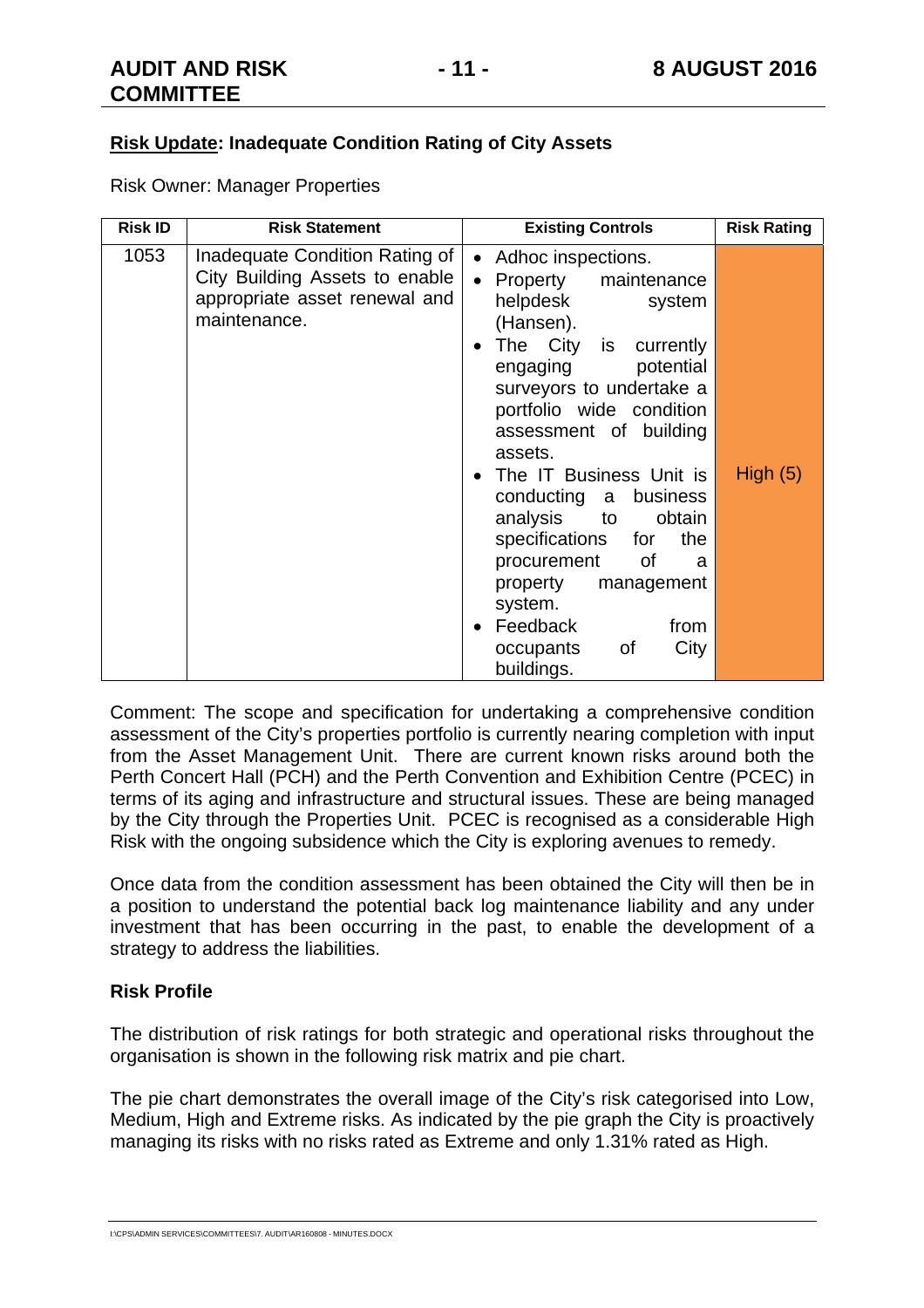#### **AUDIT AND RISK COMMITTEE**

Detailed information on each of the organisational risks including the risk causes, consequences and relevant risk actions is provided for in RMSS.

**Figure 1**: Distribution of risk ratings as at 22 July 2016

- $\bullet$  High Risks 1.31%
- Medium Risks 61.79%
- Low Risks 36.90%



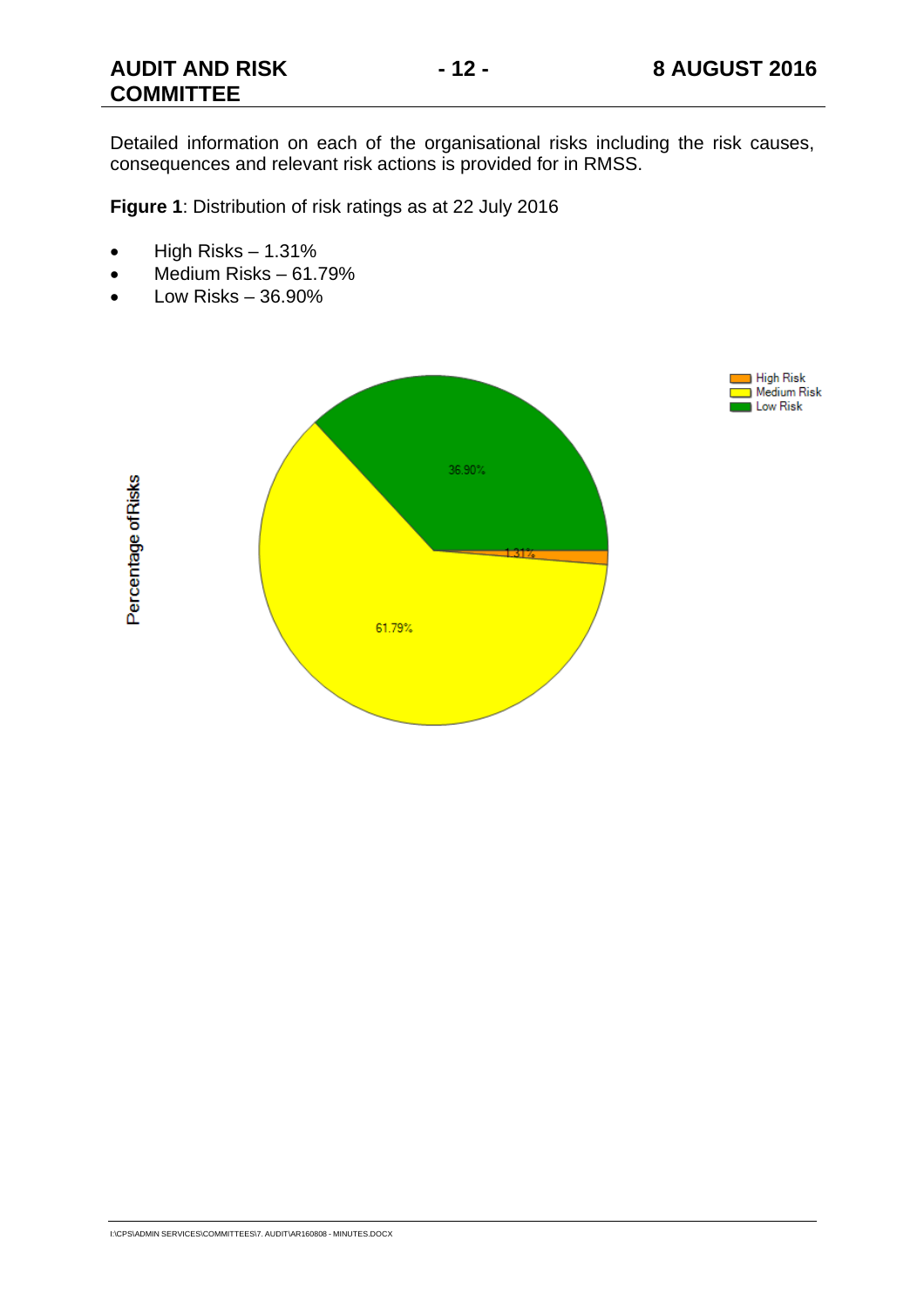#### **Figure 2**: Risk Matrix



**Residual Risk Matrix** 

CITY of PERTH

|            |                       | <b>Insignificant</b> | Minor             | Moderate          | Major           | Catastrophic    |
|------------|-----------------------|----------------------|-------------------|-------------------|-----------------|-----------------|
|            | <b>Almost Certain</b> | $7$ Risk $(s)$       | M                 | H                 | E               | E               |
|            | Likely                | $7$ Risk $(s)$       | $23$ Risk $(s)$   | $3$ Risk $(s)$    | E               | E               |
| Likelihood | Moderate              | <b>15 Risk(s)</b>    | $58$ Risk $(s)$   | $45$ Risk $(s)$   | $3$ Risk $(s)$  | E               |
|            | <b>Unlikely</b>       | 5 Risk(s)            | <b>57 Risk(s)</b> | $68$ Risk $(s)$   | $24$ Risk $(s)$ | H               |
|            | Rare                  | 9 Risk(s)            | 23 Risk(s)        | <b>60 Risk(s)</b> | $28$ Risk $(s)$ | $24$ Risk $(s)$ |

#### Consequence

|    | Low     | Low level residual risks generally do not need to be treated.<br>however they should be recorded in the risk register and reviewed<br>periodically to determine if the level of risk has changed. |
|----|---------|---------------------------------------------------------------------------------------------------------------------------------------------------------------------------------------------------|
| М  | Medium  | Medium level residual risks should be treated if it is practical and<br>cost effective to do so.                                                                                                  |
| н  | High    | All extreme and high rated residual risks are to be immediately<br>treated (where practical to do so) and will be reported to the Risk<br>Management Task Force with treatment solutions.         |
| E. | Extreme | All extreme and high rated residual risks are to be immediately<br>treated (where practical to do so) and will be reported to the Risk<br>Management Task Force with treatment solutions.         |

Generated On: Friday, 22 July 2016 16:33:41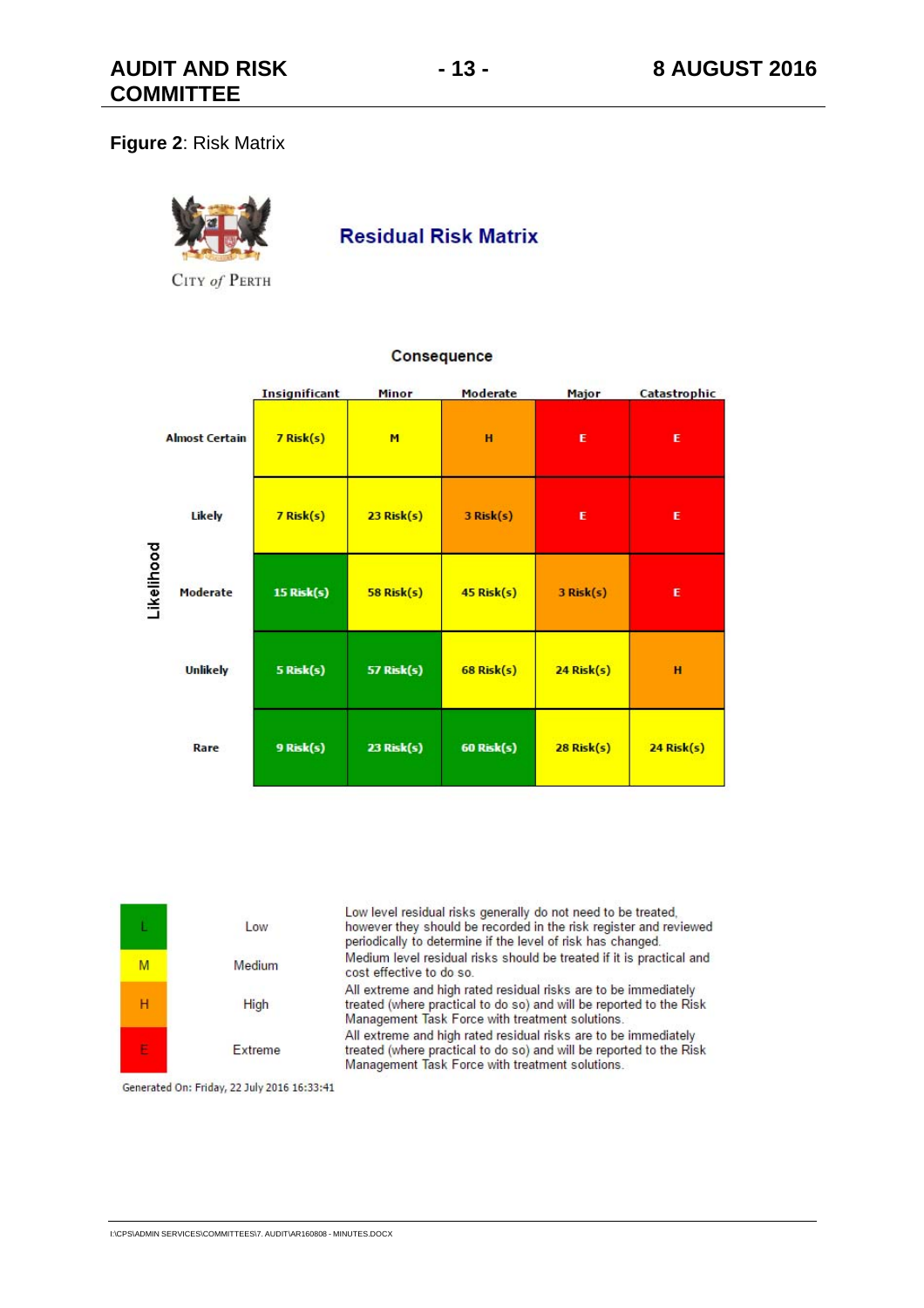#### **COMMENTS:**

Following the completion of the organisational risk maturity assessment all the risks on both the strategic and operational risk registers will be reviewed and reported through both the Corporate OSH & Risk, and the Audit and Risk Committees as required.

All current High and Extreme risks will continue to be reported to this committee during this review process.

#### **FINANCIAL IMPLICATIONS:**

Each risk identified may have its own financial implications which will be the subject of normal budget consideration.

The financial cost associated with testing the Business Continuity Plans is included in the Governance Unit operational budget.

#### *Moved by Cr Davidson, seconded by Mr Linden*

*That Council receives the report titled Risk Management Update – August 2016* 

*The motion was put and carried* 

**The votes were recorded as follows:** 

**For: The Lord Mayor, Cr Davidson, Cr Adamos and Mr Linden** 

**Against: Nil** 

- **4.56pm** Mr Sheridan (LGIS) departed the meeting and did not return.
- **4.56pm** The Risk Management Coordinator departed the meeting and returned to the meeting at 5.03pm.
- **Meeting Note:** 1. Cr Davidson requested information on where the City of Perth is positioned in comparison with other local governments in regards to the 1.31% distribution of high risk ratings noted in Figure 1 within the report. The Director Corporate Services responded that the matter will be investigated.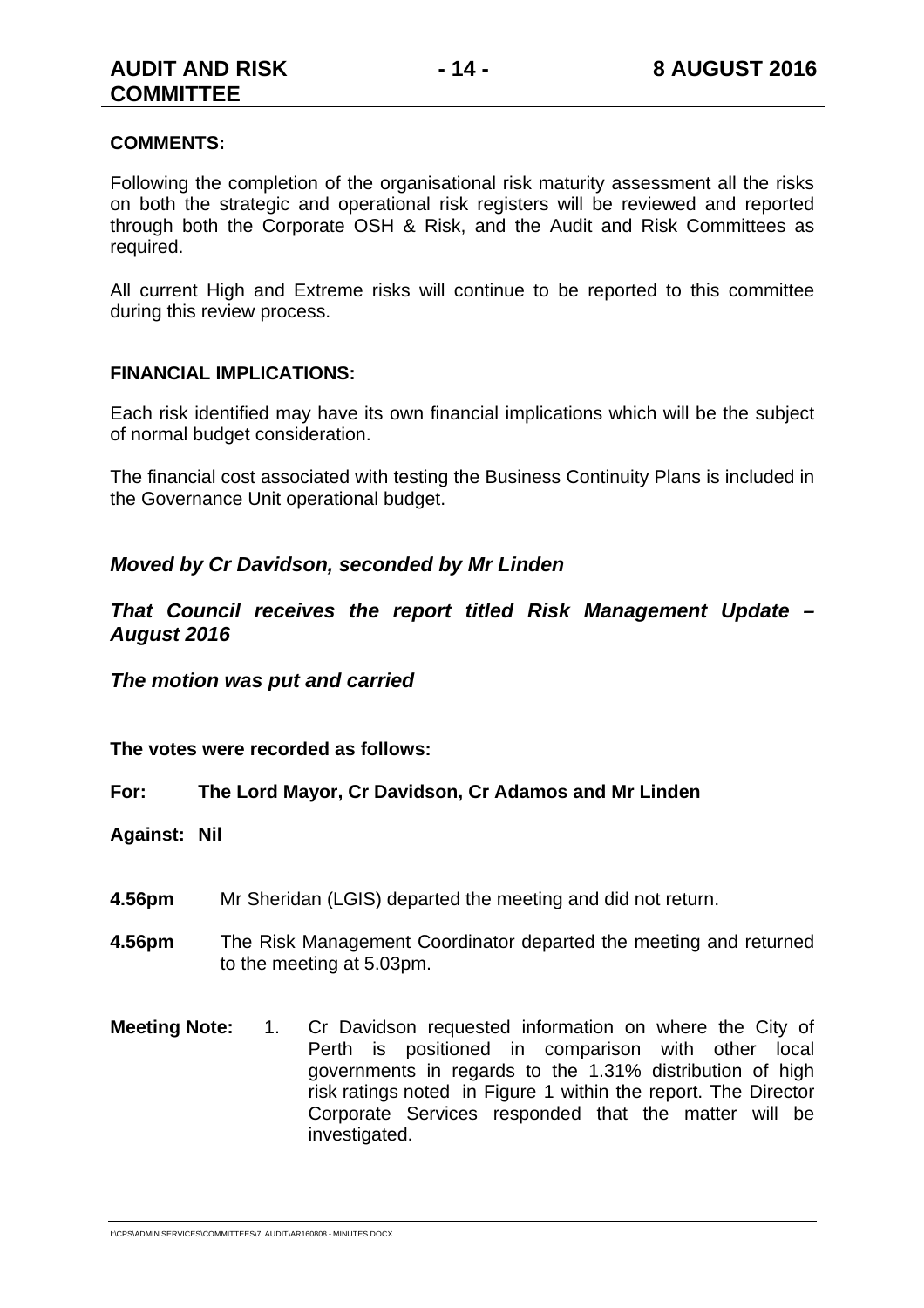2. The Audit and Risk Committee requested that, in future update reports, if any changes to identified high/extreme risks can be highlighted for the Committee's information. The Director Corporate Services responded that Officers will note changes where applicable.

#### **AR39/16 INTERNAL AUDIT 2016/17 – HUMAN RESOURCES REVIEW**

#### **BACKGROUND:**

| P102969-8                                                |
|----------------------------------------------------------|
| <b>Internal Audit</b>                                    |
| <b>Corporate Services</b><br>RESPONSIBLE DIRECTORATE:    |
| 18 July 2016                                             |
| Confidential Schedule 3 - City of Perth Internal Audit - |
| Human Resources Review July 2016 (distributed to         |
| Elected Members under separate cover)                    |
|                                                          |

The City of Perth Internal Audit Plan 2016/17 was approved by Council at its meeting held on **17 May 2016.** 

As part of the City's 2016/17 Internal Audit Plan, a Human Resources Review was carried out in June and July 2016. Confidential Schedule 3 details the findings of this review.

#### **LEGISLATION / STRATEGIC PLAN / POLICY:**

| Legislation                                 | Local Government (Audit) Amendment Regulations 2013                                            |
|---------------------------------------------|------------------------------------------------------------------------------------------------|
| <b>Integrated Planning</b><br>and Reporting | <b>Strategic Community Plan</b><br><b>Council Four Year Priorities: Capable and Responsive</b> |
| <b>Framework</b>                            | Organisation                                                                                   |
| <b>Implications</b>                         | S18 Strengthen the capacity of the organisation.                                               |

| <b>Policy</b>       |                                   |
|---------------------|-----------------------------------|
| Policy No and Name: | 19.1 – Enterprise Risk Management |

#### **DETAILS:**

The findings of the review are detailed in the attached Confidential Schedule 3.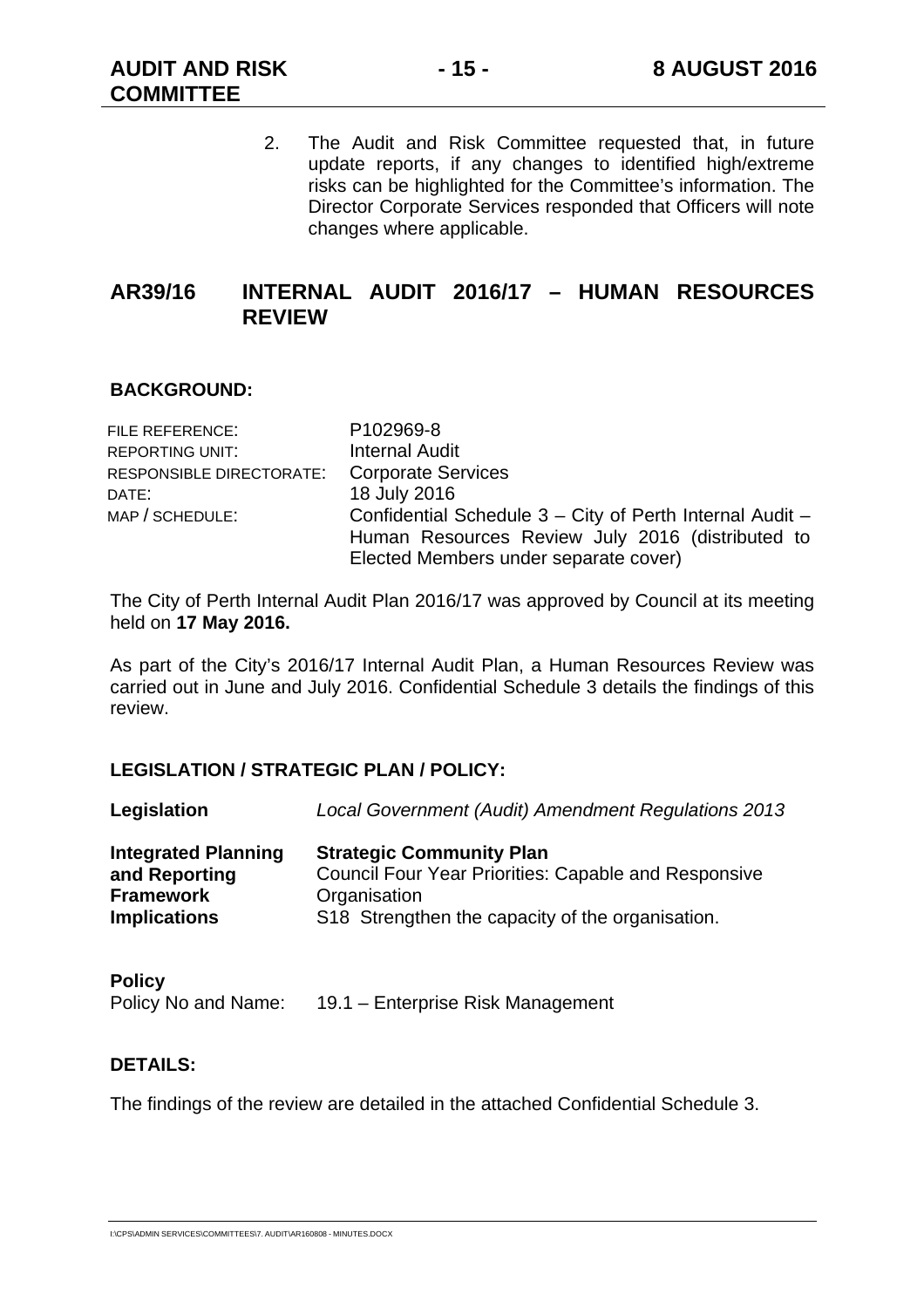#### **FINANCIAL IMPLICATIONS:**

There are no financial implications related to this report.

#### *Moved by Cr Davidson, seconded by Cr Adamos*

*That Council approves the Human Resources Review as part of the Internal Audit Plan 2016/17 as detailed in Confidential Schedule 3.* 

*The motion was put and carried* 

**The votes were recorded as follows:** 

**For: The Lord Mayor, Cr Davidson, Cr Adamos and Mr Linden** 

**Against: Nil** 

#### **AR40/16 CONFIDENTIAL ITEM – OUTSTANDING INTERNAL AUDIT RECOMMENDATIONS – AUGUST 2016**

#### **BACKGROUND:**

| FILE REFERENCE:                             | P <sub>1029698</sub>                                 |
|---------------------------------------------|------------------------------------------------------|
| <b>REPORTING UNIT:</b>                      | <b>Internal Audit</b>                                |
| RESPONSIBLE DIRECTORATE: Corporate Services |                                                      |
| DATE:                                       | 25 July 2016                                         |
| MAP / SCHEDULE:                             | Confidential Schedule 4 - Outstanding Internal Audit |
|                                             | Recommendations - August 2016                        |

**In accordance with Section 5.23 (2)(a) of the** *Local Government Act 1995***, this item is confidential and was distributed to the Elected Members under separate cover.** 

Confidential Item AR40/16 is bound in Consolidated Committee Confidential Minute Book Volume 1 2016.

#### *Moved by Cr Davidson, seconded by Cr Adamos*

*That the Audit and Risk Committee receives the report summarising the status of outstanding internal audit recommendations as at August 2016 and detailed in Confidential Schedule 4.* 

#### *The motion was put and carried*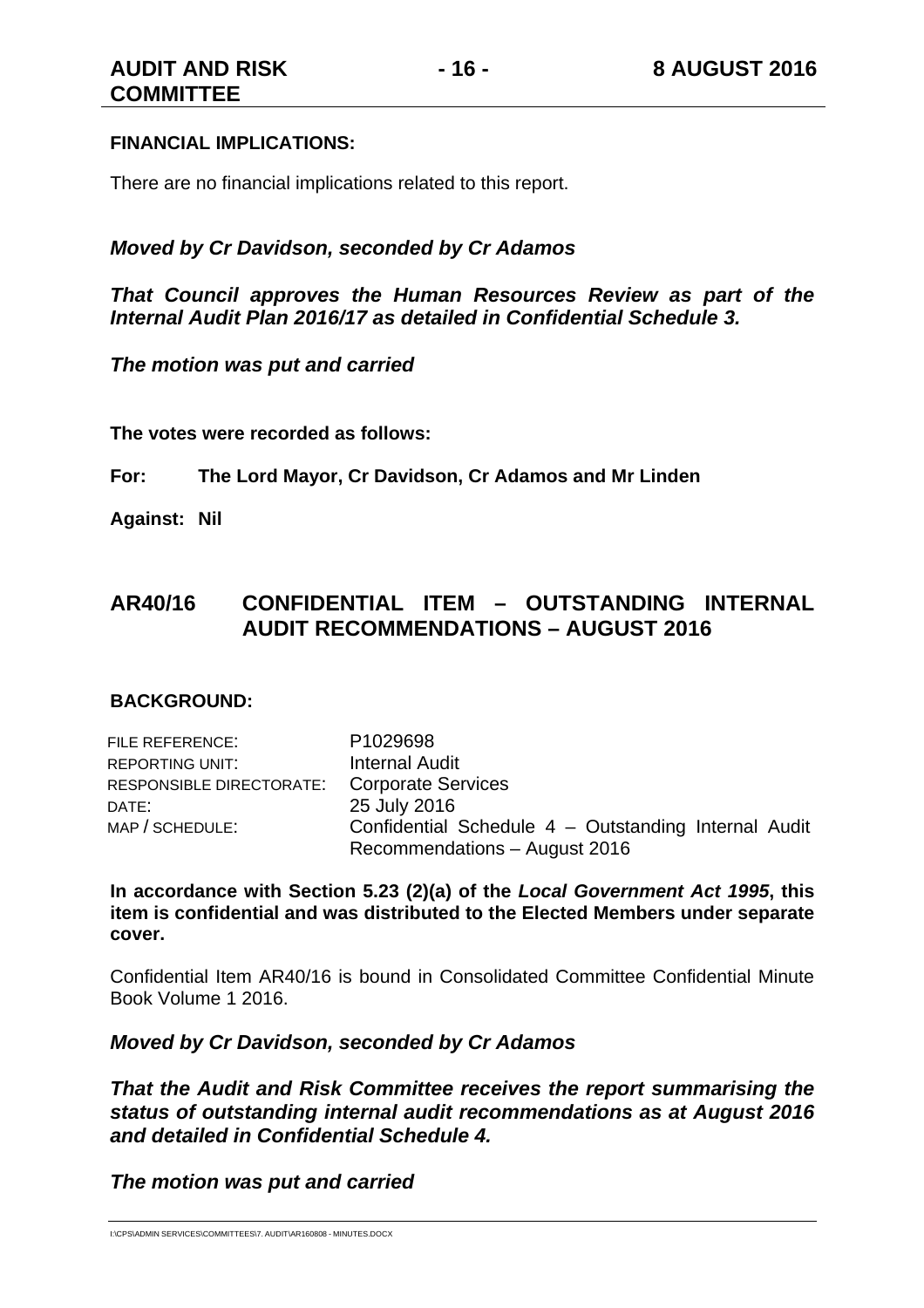**The votes were recorded as follows:** 

**For: The Lord Mayor, Cr Davidson, Cr Adamos and Mr Linden** 

**Against: Nil** 

#### **AR41/16 CONFIDENTIAL ITEM – COMPLIANCE AUDITS – CITY OF PERTH AND NSW/VICTORIAN TRANSPORT AUTHORITY AGREEMENTS**

#### **BACKGROUND:**

| FILE REFERENCE:          | P <sub>102969-8</sub>     |
|--------------------------|---------------------------|
| <b>REPORTING UNIT:</b>   | <b>Internal Audit</b>     |
| RESPONSIBLE DIRECTORATE: | <b>Corporate Services</b> |
| DATE:                    | 10 July 2016              |
| MAP / SCHEDULE:          | N/A                       |

**In accordance with Section 5.23 (2)(f)(i) of the** *Local Government Act 1995,* **this item is confidential and was distributed to the Elected Members under separate cover.**

Confidential Item AR41/16 is bound in Consolidated Committee Confidential Minute Book Volume 1 2016.

#### *Moved by Cr Davidson, seconded by Mr Linden*

*That Council approves the Compliance Audits – City of Perth and NSW/Victorian Transport Authority Agreements.* 

*The motion was put and carried* 

**The votes were recorded as follows:** 

**For: The Lord Mayor, Cr Davidson, Cr Adamos and Mr Linden** 

**Against: Nil**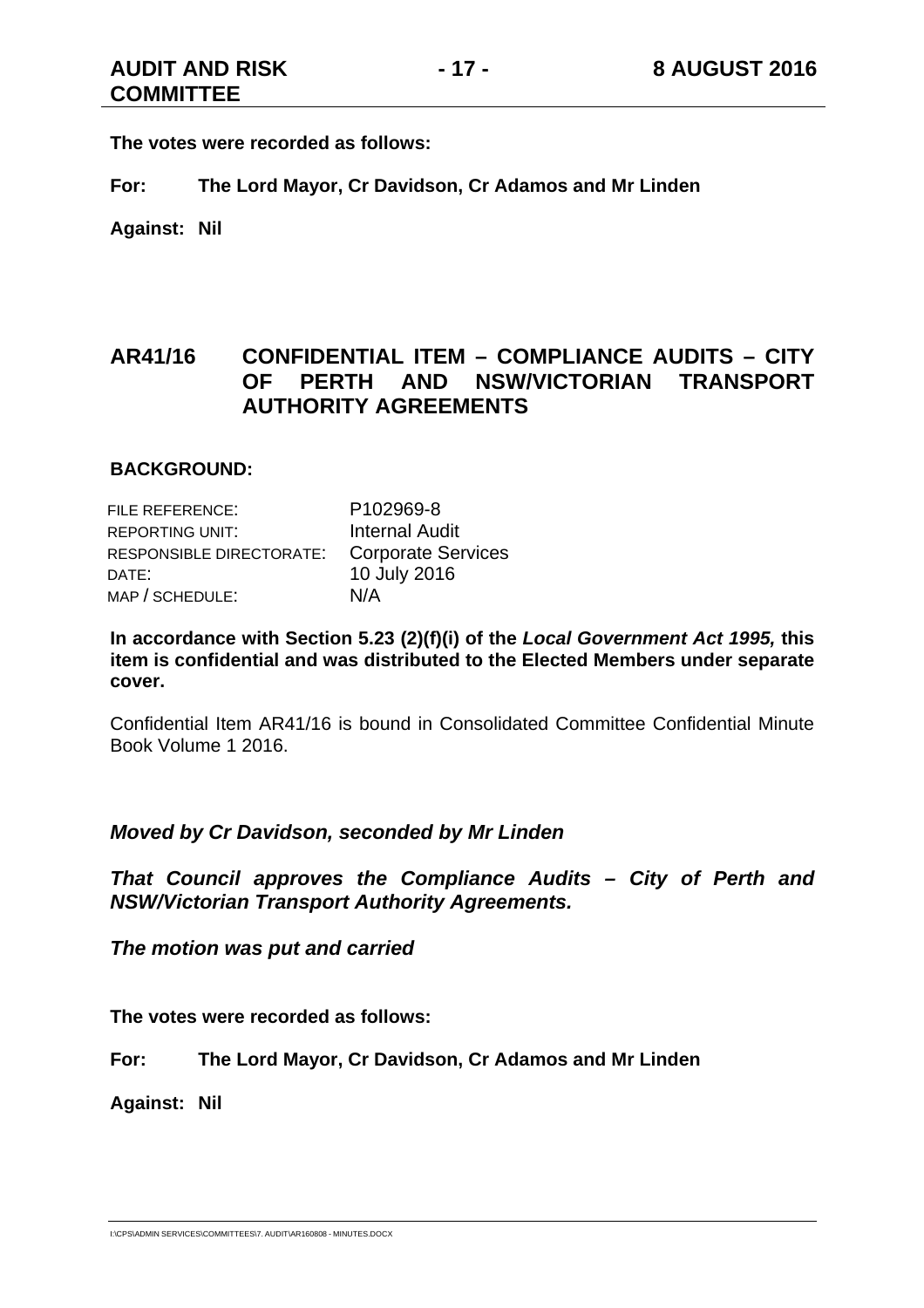*Moved by Cr Davidson seconded by Cr Adamos* 

*That the Audit and Risk Committee resolves to re-open the meeting to the public.* 

*The motion was put and carried* 

**The votes were recorded as follows:** 

**For: The Lord Mayor, Cr Davidson, Cr Adamos and Mr Linden** 

**Against: Nil** 

**5.23pm** The meeting was re-opened with no members of the public returning.

#### **AR42/16 CITY OF PERTH AUDIT AND RISK COMMITTEE – REVIEW OF THE TERMS OF REFERENCE AND MEMBERSHIP STRUCTURE**

#### **BACKGROUND:**

| <b>FILE REFERENCE:</b>   | P1013822-3                |
|--------------------------|---------------------------|
| <b>REPORTING UNIT:</b>   | Governance                |
| RESPONSIBLE DIRECTORATE: | <b>Corporate Services</b> |
| DATE:                    | 20 July 2016              |
| MAP / SCHEDULE:          | N/A                       |

#### **LEGISLATION / STRATEGIC PLAN / POLICY:**

| <b>Integrated Planning</b> | <b>Strategic Community Plan</b>                                                                       |
|----------------------------|-------------------------------------------------------------------------------------------------------|
| Legislation                | <b>Local Government Act 1995</b><br>Regulation 17 of the Local Government (Audit) Regulations<br>1996 |

**and Reporting Framework Implications**  Council Four Year Priorities: Community Outcome A capable, flexible and sustainable organisation with a strong and effective governance system to provide leadership as a capital city and deliver efficient and effective community centred services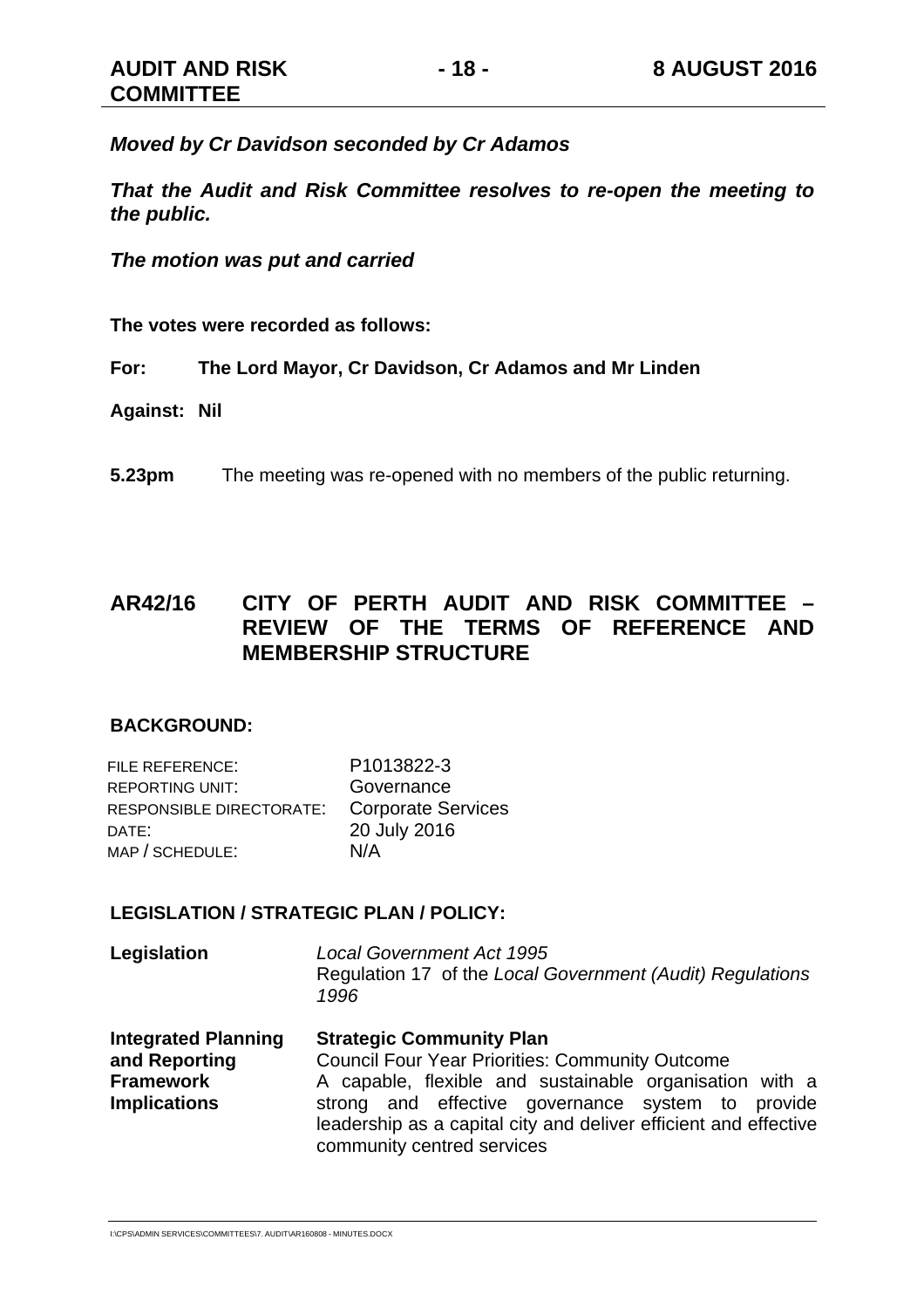#### **AUDIT AND RISK COMMITTEE**

#### **Policy**

Policy No and Name: 19.1 – Enterprise Risk Management

#### **DETAILS:**

At the its meeting held on **17 May 2016**, Council resolved the following:

*"That Council requests the CEO of the City to carry out a review of the terms of reference and membership structure of the City's Audit & Risk Committee. Council notes that all other Capital Cities of Australia have an externally appointed and suitably qualified member as Chair of their Audit Committee."* 

This report provides information and officer recommendations for consideration by the Audit & Risk Committee and Council.

The Terms of Reference of the Audit and Risk Committee were last reviewed in November 2015, with no significant changes made. Previous to that, there were amendments in 2013 to align with the changes in Regulation 17 of the *Local Government* (*Audit Regulations 2013)* which required the scope of the committee to be broadened.

The City does not consider that any further significant amendments to the Terms of Reference are warranted, however an amendment to the membership of the Committee is proposed in this report.

The City has undertaken some research into the membership of the Audit and Risk Committees of other Capital Cities in Australia. The table summarises the findings:

| Local<br><b>Government</b><br><b>Authority</b> | <b>Membership</b>                                             | <b>Chair</b>                   | <b>Frequency of</b><br><b>Meetings per annum</b>                                                                   |
|------------------------------------------------|---------------------------------------------------------------|--------------------------------|--------------------------------------------------------------------------------------------------------------------|
| <b>City of Perth</b>                           | 4<br>(3 Elected Members, 1<br>Independent)                    | Any Member of<br>the Committee | Four<br>scheduled<br>meetings                                                                                      |
| City of<br><b>Sydney</b>                       | 5<br>(2 Elected Members, 3<br>Independent)                    | Independent                    | Five meetings (four<br>regular meetings and<br>one meeting to review<br>the financials with<br>external auditors). |
| City of<br><b>Adelaide</b>                     | 5<br>(Lord Mayor and one<br>Elected Member, 3<br>Independent) | Independent                    | Four meetings                                                                                                      |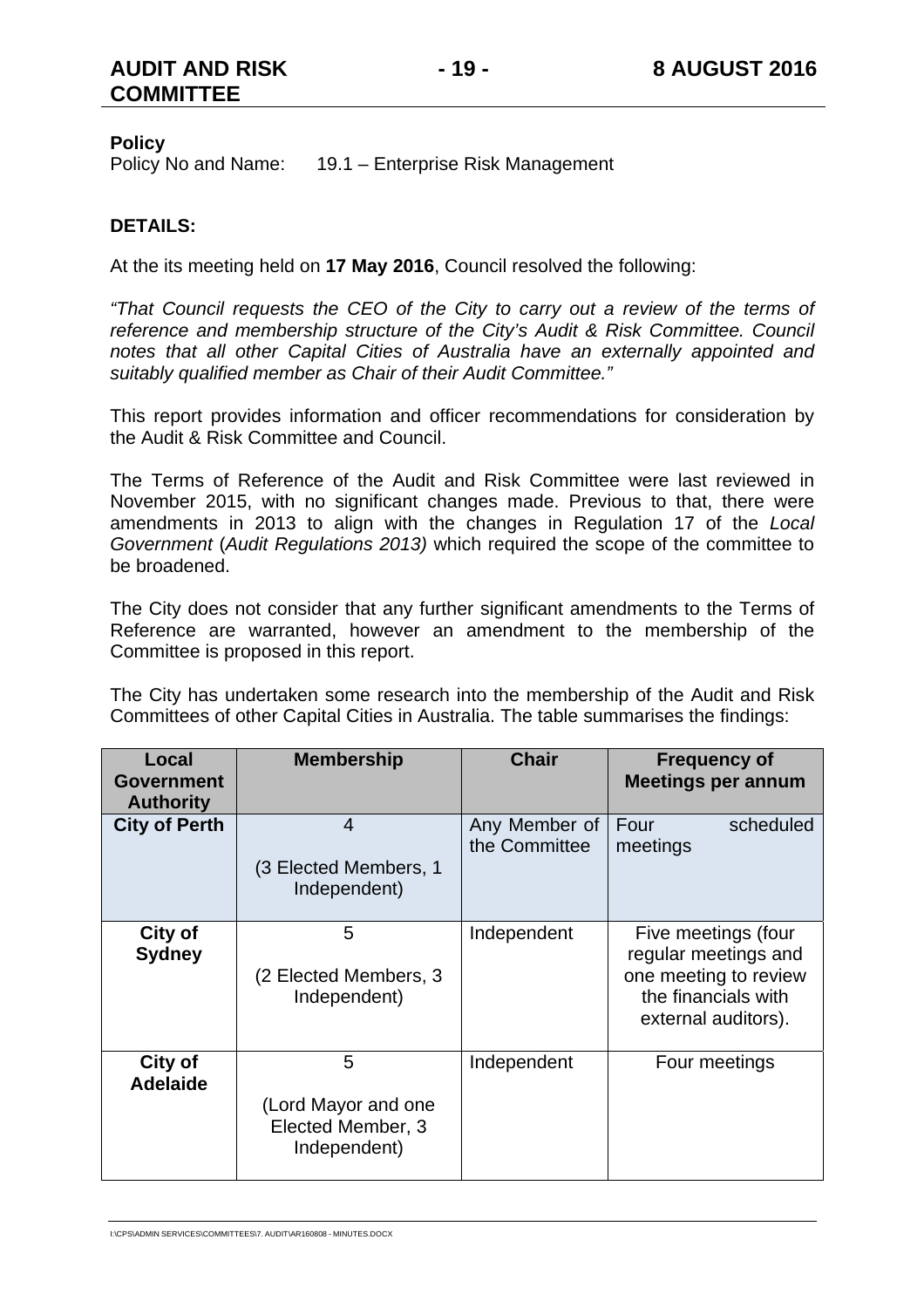| Local<br><b>Government</b><br><b>Authority</b> | <b>Membership</b>                                                                                                                                                                                                                                                                     | <b>Chair</b>                      | <b>Frequency of</b><br><b>Meetings per annum</b>                           |
|------------------------------------------------|---------------------------------------------------------------------------------------------------------------------------------------------------------------------------------------------------------------------------------------------------------------------------------------|-----------------------------------|----------------------------------------------------------------------------|
| City of<br><b>Melbourne</b>                    | $\overline{7}$<br>(3 Elected Members, 4<br>Independent)                                                                                                                                                                                                                               | Independent                       | Four meetings                                                              |
| City of<br><b>Hobart</b>                       | 5<br>(2 Elected Members, 3<br>Independent)                                                                                                                                                                                                                                            | Independent                       | Six meetings                                                               |
| City of<br><b>Darwin</b>                       | $\overline{\mathcal{L}}$<br>(2 Elected Members, 2<br>Independent)                                                                                                                                                                                                                     | Independent                       | Four meetings                                                              |
| City of<br><b>Brisbane</b>                     | 3 Internal Committees:<br>Audit Committee*<br><b>Risk Committee*</b><br>Finance Committee*<br>*1 Independent Member<br>and officer<br>representation.<br>All 3 report to the<br>Finance & Economic<br><b>Development Committee</b><br>with membership of 5<br><b>Elected Memberss</b> | <b>CEO</b><br><b>Presiding EM</b> | Audit - 6 monthly<br><b>Risk - Quarterly</b><br><b>Finance - Quarterly</b> |

From the information in the above table, it is standard practice across other Australian Capital Cities, with the exception of Brisbane, to have an Independent Member as Chair of the committee. This is in line with the relevant state audit operational guidelines. Extracts from other state guidelines below:

#### **NSW Government Premier & Cabinet Division of Local Government NSW - Internal Audit Guidelines - September 2010**:

*"The chair of the committee should be independent and should not be the mayor or a member of council."* 

 **Northern Territory Government – Department of Local Government and Community Services – Audit Committees – General Instruction No. 3**:

*"The chairperson of the audit committee must be independent, i.e. neither a councillor of the same council nor a council staff member."*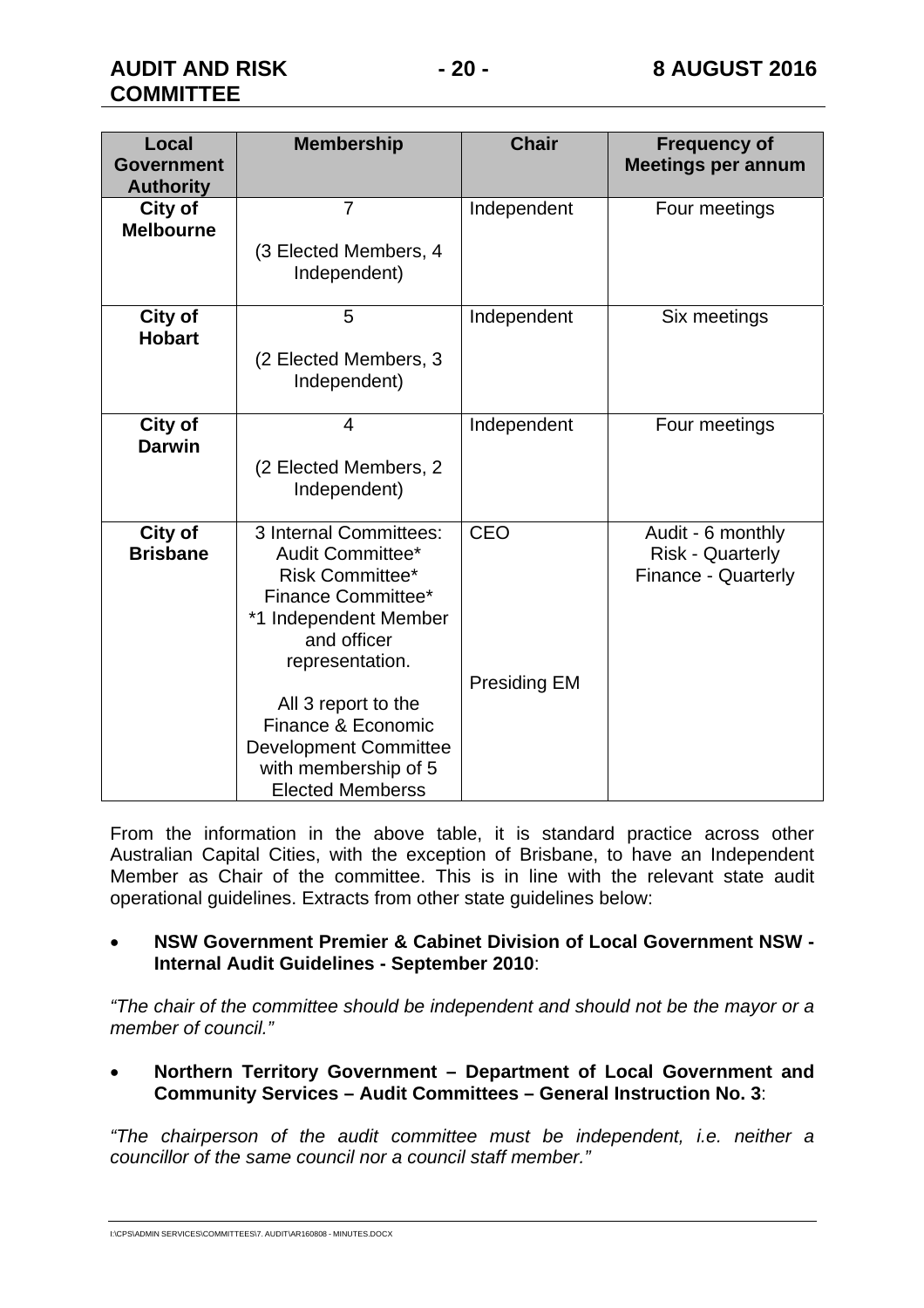#### **Victoria Government Gazette – Audit Committees – A guide to good practice for Local government - 31 January 2011**:

*"The mayor and chair of the Local Government Entity (LGE) or LGE-related entity must not be appointed chair of the audit committee."* 

These requirements are also contained within each of the relevant Capital Cities' Audit & Risk Committee Terms of Reference.

The Western Australia Local Government Operational Guidelines however, do not specify a requirement for the presiding member or chair of the Audit and Risk Committee to be an Independent Member.

#### **Western Australia Local Government Operational Guidelines (No. 09 – 2013) – Audit in Local Government**:

- *"(a) Each local government is to establish an audit committee consisting of three or more persons to exercise the powers and discharge the duties conferred on it; Members of the committee are to be appointed by an absolute majority decision of Council. At least three of the members, and a majority of the members, are to be elected members;*
- *(b) The Chief Executive Officer (CEO) is not to be a member of the committee and may not nominate a person to be a member or have a person to represent him or her as a member of the committee;*
- *(c) An employee is not to be a member of the committee;*
- *(d) The only powers and duties that can be delegated to a committee are any of the powers and duties of the local government under part 7 of the Act; that is, those relating to audit. The committee cannot on-delegate the powers and duties delegated to it;*
- *(e) An audit committee with a member who is a person that is not an elected member can be delegated powers and duties to in (e); and*
- *(f) A decision of the committee is to be made by a simple majority."*

The guidelines also state:

*"Local Governments may decide to appoint a committee involving only elected members or they may appoint one or more persons who are external to the Council. If a Council considers it appropriate, the whole of Council can be appointed to the audit committee."* 

I:\CPS\ADMIN SERVICES\COMMITTEES\7. AUDIT\AR160808 - MINUTES.DOCX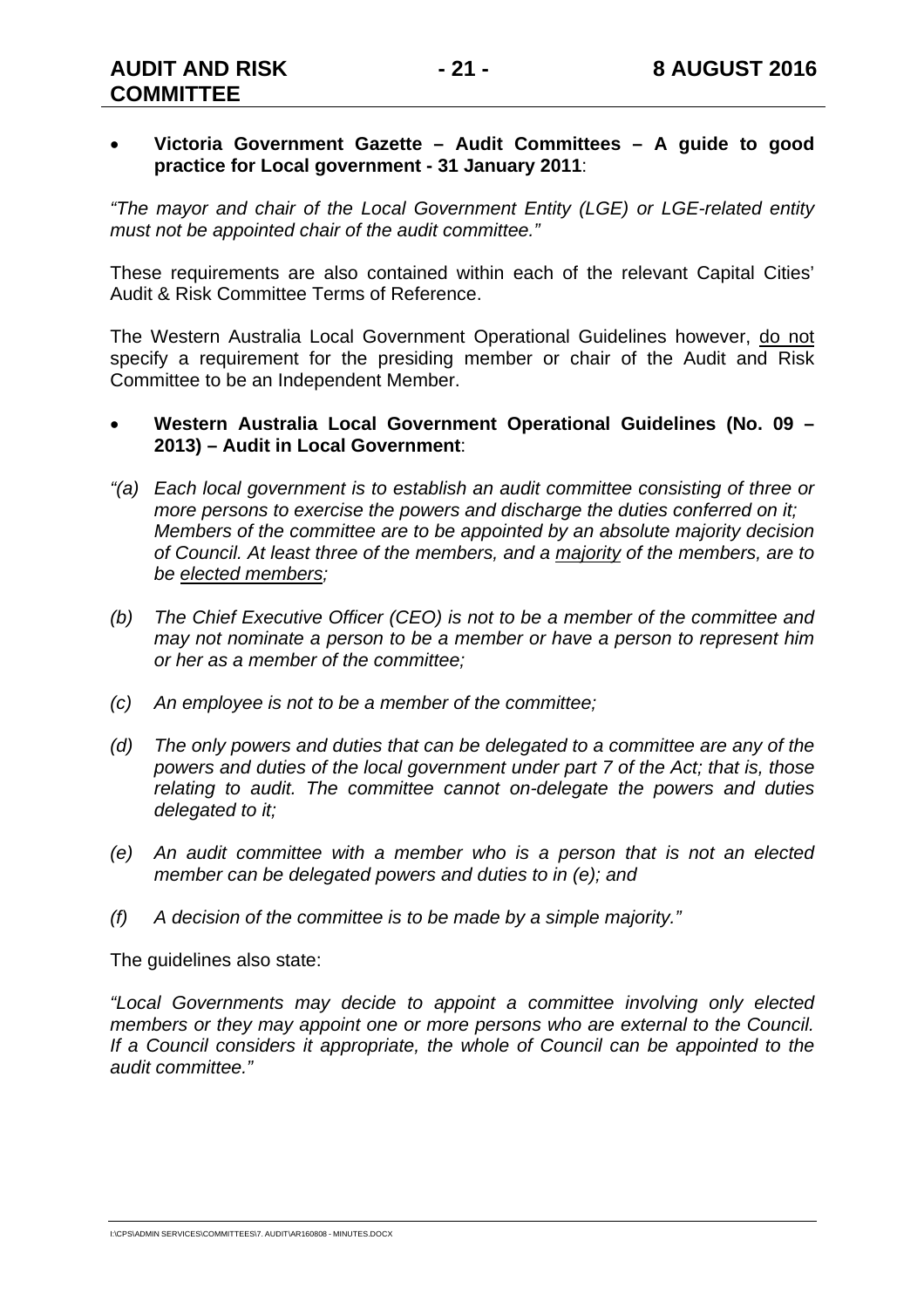#### **Appointment of an Independent Member as the Presiding Member of the Audit and Risk Committee**

While noting that the WA guidelines relating to committee membership do not have specific requirements with regards to the appointment of the Presiding Member, there exists an opportunity for the City to appoint an Independent Member as Chair above and beyond the WA guidelines.

However the City does not consider having an Independent Member as the Presiding Member to providing further transparency to the committee process. Nothing currently prohibits an Independent Member becoming the Presiding Member; however the current practice allows the most experienced person in chairing committee meetings to preside over the meetings. This also enables the Independent Member to provide a contribution unfettered by the requirements of being Presiding Member.

The current process being that the most experienced member of the committee is voted in as Presiding Member by the members of the committee. This is consistent with other committee structures in the City and good governance practices. This creates the right balance with the City selecting independent members for their technical expertise without the need to have experience in chairing and running committee meetings.

#### **Appointment Of An Additional Member**

Council may consider appointing an additional Independent Member of the Committee. This would set the membership above other Local Governments in Western Australia by having more than one Independent Member. To the City's knowledge, the majority of Councils in Western Australia do not have an Independent Member as part of their Audit & Risk Committee, and for those that do, the Committee has only one Independent Member.

As the current Terms of Reference are broad, this allows for the Independent Members to come from specialist fields, such as Audit Compliance, Occupational Safety and Health and Risk Management.

The recruitment of the additional Independent Member may be included in the recruitment process following the expiry of the term of the sitting Independent Member, Stephen Linden, in October 2016.

#### **FINANCIAL IMPLICATIONS**

The consideration of an additional Independent Member would have the below financial implications:

- Costs per Meeting \$1,000.
- Meetings per year Four.
- $\bullet$  Annual cost \$4,000.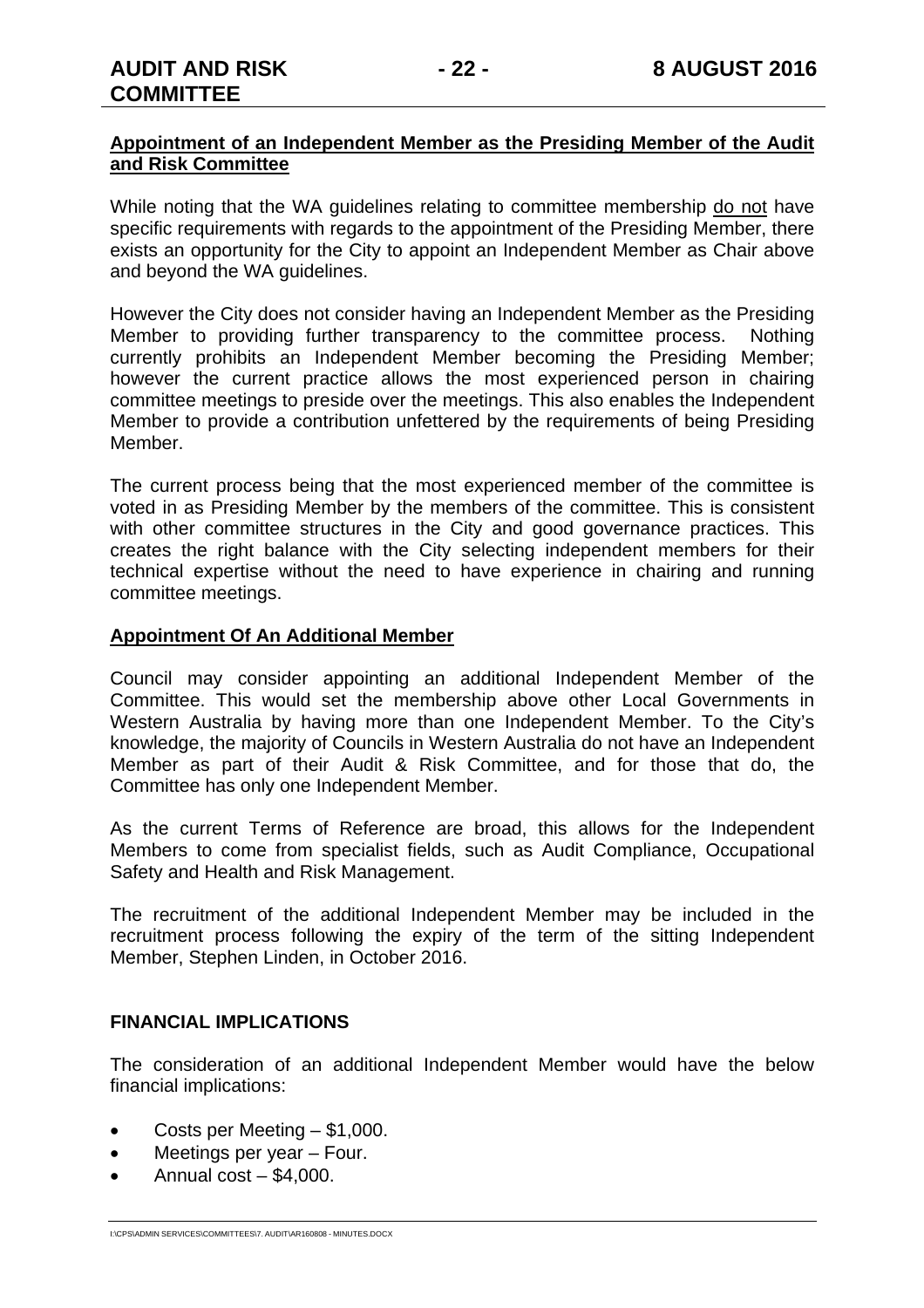Should Council elect to appoint an Independent Member as Chair, the costs may need to be adjusted to reflect the added responsibility of being Presiding Member. This will be in addition to the existing financial commitment for the existing sitting Independent Member, Stephen Linden.

#### **COMMENTS:**

The recommendations of this report will require a minor amendment to the membership section in the Terms of Reference of the Audit and Risk Committee, being:

The inclusion of an additional Independent Member of the Committee.

If approved by Council, the appointment of the additional member will be completed in line with the City's recruitment process for the Independent Member of the Audit and Risk Committee.

#### **The Audit and Risk Committee agreed to amend the Officer Recommendation as follows:**

That Council:

- 1. considers the appointment of an additional Independent Member to the Audit and Risk Committee to further enhance the City's transparency measures; receives the report titled "City of Perth Audit and Risk Committee – Review of the Terms of Reference and Membership Structure"; and
- 2. endorses that no changes be made to the Presiding Member of the Audit and Risk Committee, as the current committee structure meets the requirements of the Western Australia Local Government Operational Guidelines (No. 09 – 2013) – Audit In Local Government.

#### *Moved by Cr Davidson, seconded by Mr Linden*

#### *That Council:*

- *1. receives the report titled "City of Perth Audit and Risk Committee Review of the Terms of Reference and Membership Structure"; and*
- *2. endorses that no changes be made to the Presiding Member of the Audit and Risk Committee, as the current committee structure meets the requirements of the Western Australia Local Government Operational Guidelines (No. 09 – 2013) – Audit In Local Government.*

#### *The motion was put and carried*

I:\CPS\ADMIN SERVICES\COMMITTEES\7. AUDIT\AR160808 - MINUTES.DOCX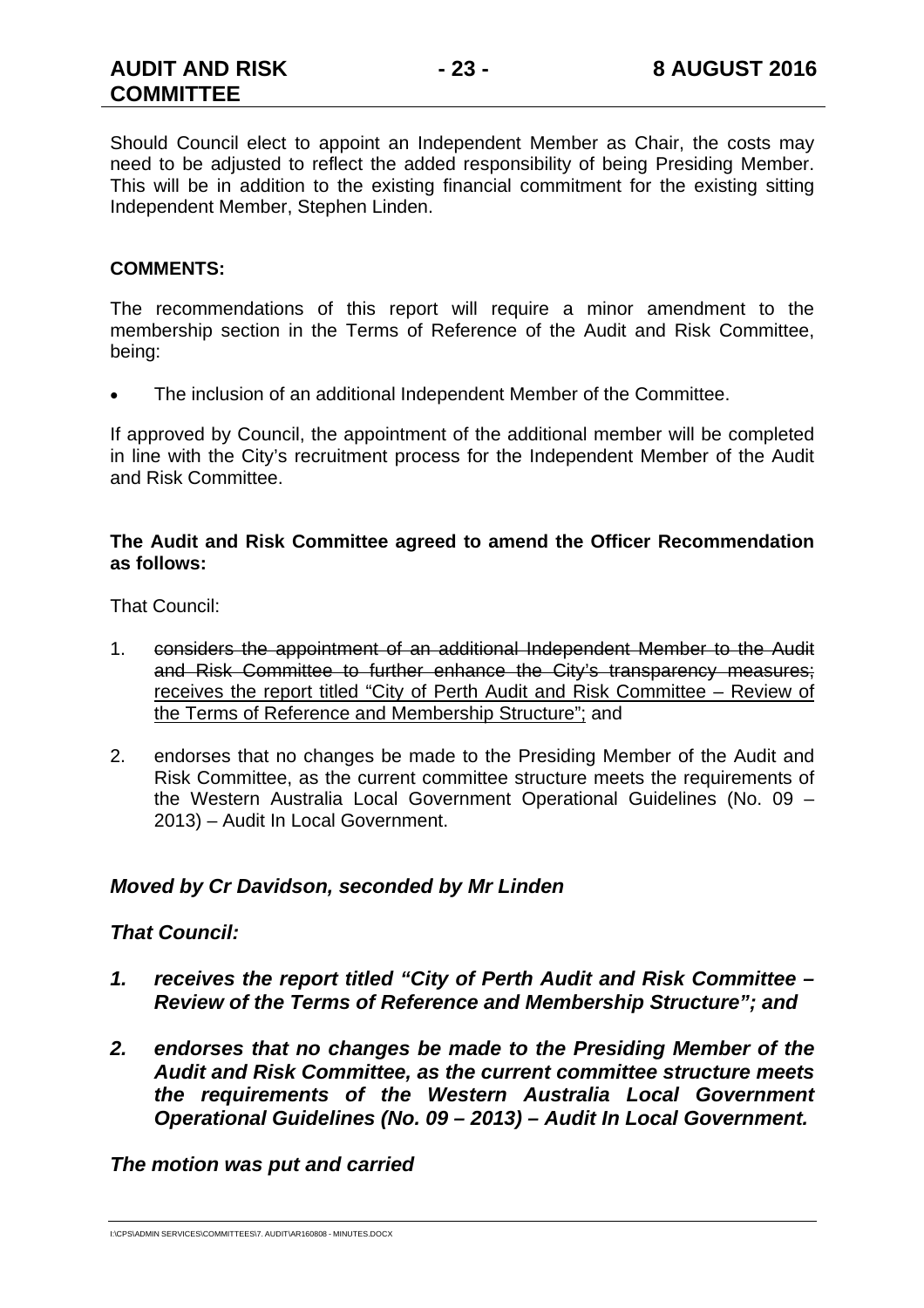**The votes were recorded as follows:** 

- **For: The Lord Mayor, Cr Davidson, Cr Adamos and Mr Linden**
- **Against: Nil**
- **Reason:** The Committee considered that the current structure of the Audit and Risk Committee to be satisfactory.

#### **AR43/16 TENDER 111-15/16 – APPOINTMENT OF EXTERNAL AUDITORS**

#### **BACKGROUND:**

| FILE REFERENCE:          | P1032877                                           |
|--------------------------|----------------------------------------------------|
| REPORTING UNIT:          | Finance                                            |
| RESPONSIBLE DIRECTORATE: | <b>Corporate Services</b>                          |
| DATE:                    | 21 July 2016                                       |
| MAP / SCHEDULE:          | Confidential Schedule 5 – Tender Evaluation Matrix |

#### **LEGISLATION / STRATEGIC PLAN / POLICY:**

| Legislation | Section 3.57 of the Local Government Act 1995           |  |  |
|-------------|---------------------------------------------------------|--|--|
|             | Part 4 of the Local Government (Functions and General)  |  |  |
|             | <b>Regulations 1996</b>                                 |  |  |
|             | Part 7 of the Local Government (Audit) Regulations 1996 |  |  |
|             |                                                         |  |  |

 **Strategic Community Plan** Council Four Year Priorities: Capable and Responsive **Organisation** S18 Strengthen the capacity of the organisation.

#### **Policy**

Policy No and Name: 9.7- Purchasing

#### **DETAILS:**

The City of Perth (the City) engaged auditors Grant Thornton Australia Limited in 2010 to perform the external audit for five years which concluded with the audit of the City's 2014/15 financial accounts at a cost of \$25,000.

I:\CPS\ADMIN SERVICES\COMMITTEES\7. AUDIT\AR160808 - MINUTES.DOCX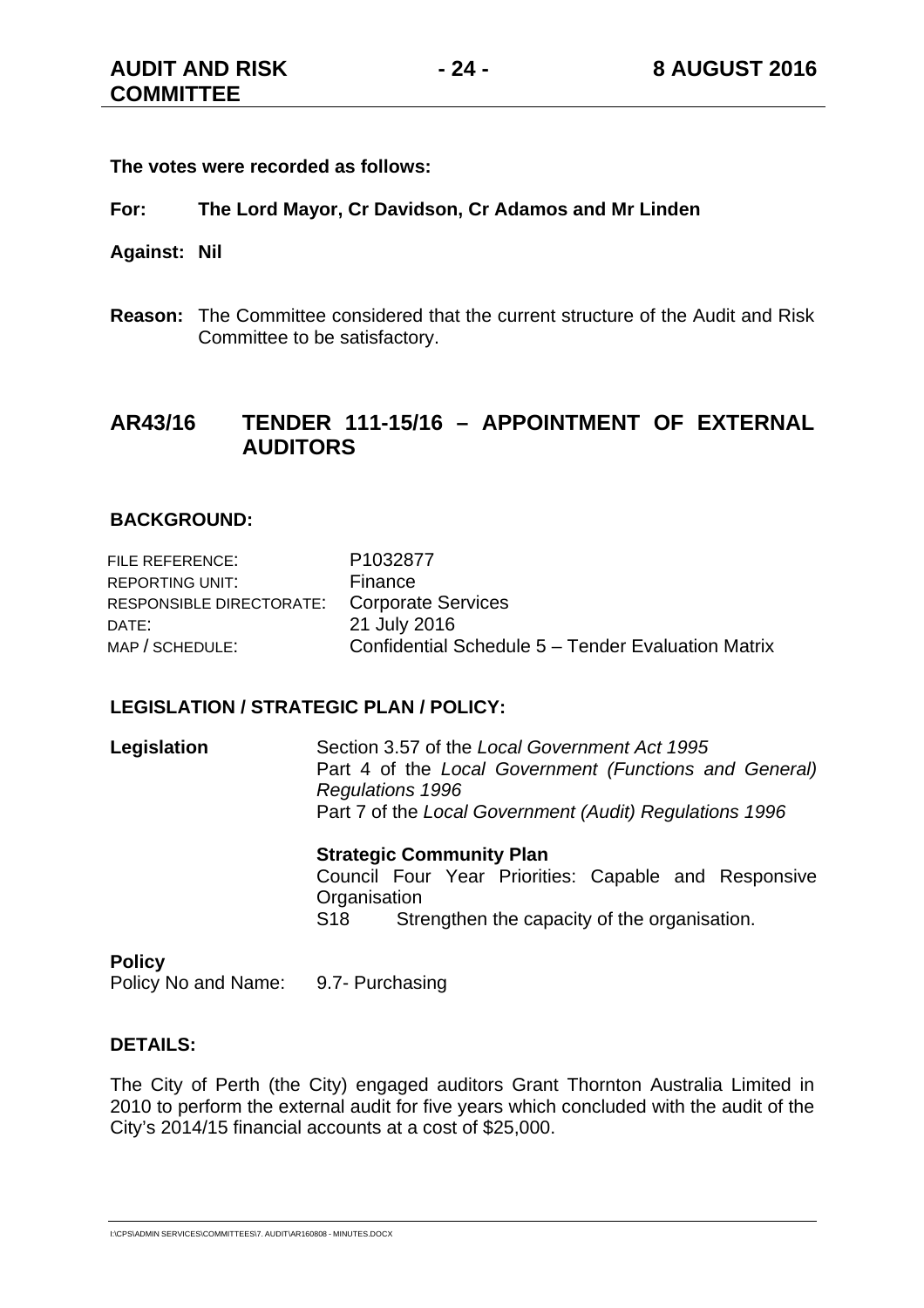The City issued a tender for audit services in May 2016. The scope of the audit was expanded to include a financial systems review as required by *the Local Government Act 1995* which has previously been completed by other external consultants, and the audit of key risks identified in the City's Risk Register. The specific risks to be audited will be agreed with the auditors prior to each year's audit and a budget of forty hours has been allocated for this work.

The following four tender submissions were received:

- Vicpass Pty Ltd, trading as +1 Group;
- Moore Stephens:
- **•** Grant Thornton Australia Limited; and
- KPMG.

#### **Tender Evaluation**

The tenders were assessed against the following criteria:

- Quality of the respondents Audit Management Plan;
- Local Government Audit Experience with substantial Metropolitan Local Governments;
- Experience of Partners and Key Personnel;
- Quality of written or verbal references from other local governments;
- Compliance with the stated specification and innovation of approach;
- Capability to complete the works within the specified time frame; and
- Value for money.

#### **Compliance Assessment:**

All the tender submissions met the compliance criteria with the exception of KPMG who did not provide professional indemnity insurance details and included its own Terms and Conditions of Business.

#### **Qualitative Assessment against Selection Criteria:**

#### Vicpass Pty Ltd, trading as +1 Group

Vicpass Pty Ltd, trading as +1 Group, provided the lowest rated response in its submission and did not include any written or verbal references. Although the company provided the cheapest price, it is based in Victoria and the proposal included no indication of the cost of travel and accommodation to complete the audit.

#### Moore Stephens

The tender submission from Moore Stephens did not address all of the elements required by the City's audit management plan and the company failed to provide any references. The pricing of its proposal was consider to be comparable with the proposal from Grant Thornton Australia Limited.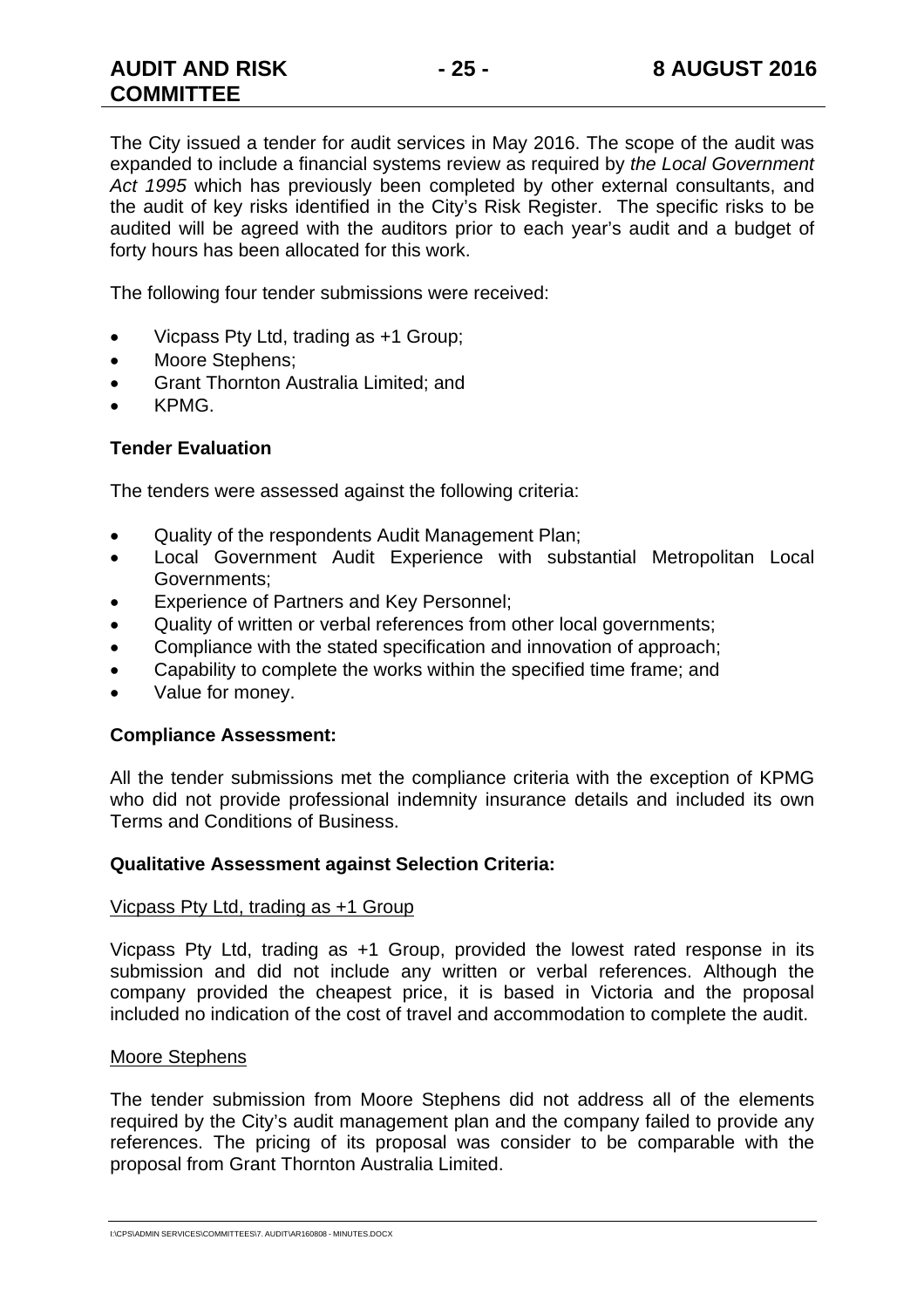#### Grant Thornton Australia Limited

Grant Thornton Australia Limited provided the most complete tender submission which scored well for all criteria. The company has the most experience auditing local governments and the company is the City's incumbent auditor.

#### KPMG

The tender submission from KPMG was ranked second of the respondents but it was the most expensive submission.

#### **FINANCIAL IMPLICATIONS:**

| ACCOUNT NO:                   | CL50B 21000 7243                  |
|-------------------------------|-----------------------------------|
| <b>BUDGET ITEM:</b>           | <b>Public Notices and Tenders</b> |
| <b>BUDGET PAGE NUMBER:</b>    | 50                                |
| <b>BUDGETED AMOUNT:</b>       | \$50,000                          |
| AMOUNT SPENT TO DATE:         | \$NIL                             |
| PROPOSED COST:                | \$47,000                          |
| <b>BALANCE:</b>               | \$3,000                           |
| ANNUAL MAINTENANCE:           | N/A                               |
| ESTIMATED WHOLE OF LIFE COST: | N/A                               |

All figures quoted in this report are exclusive of GST.

The proposed audit fee is considerably higher than the audit cost of \$25,000 for the 2014/15 annual accounts. The 2014/15 fee is considered to be low when considering the work required to complete an audit for an entity with the size and complexity of the City of Perth. The proposed fee for 2016/17 of \$47,000 is considered to be reasonable in the context of the expanded work scope.

#### **COMMENTS:**

The WA State Government issued a circular in April 2016 stating an intention to amend the *Local Government Act 1995* to allow for the Auditor General and the Office of the Auditor General (OAG) to take responsibility for local government financial audits from 1 July 2017. Under the proposed changes, the Auditor General may contract out some of the financial audits, but all financial audits will be done under the supervision of the Auditor General and the OAG.

As a result of this direction, the term of the audit was limited to two years, that is, for the financial years ending 30 June 2016 and 30 June 2017, with a one year option which will only be exercised after consultation with the State Government.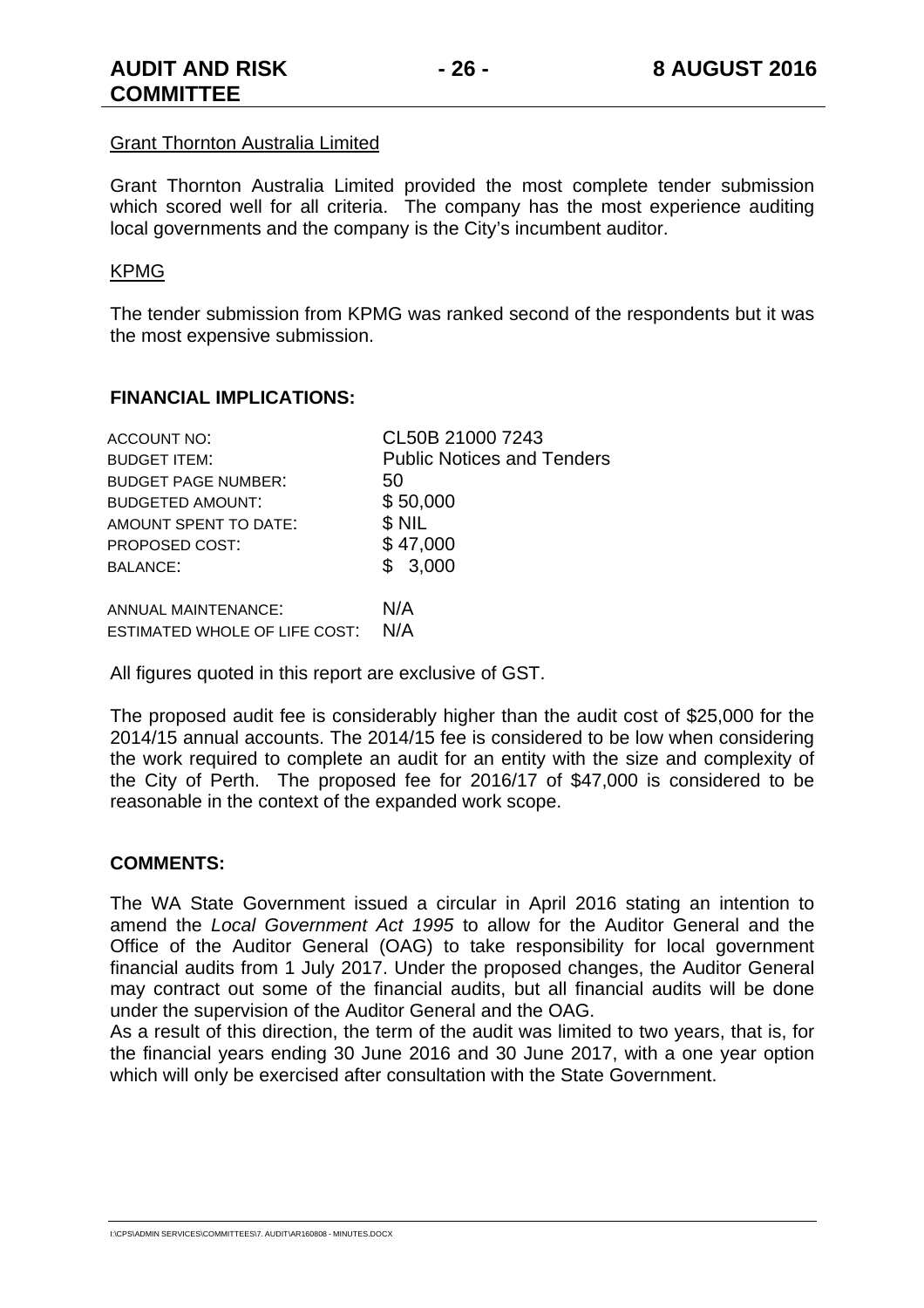*Moved by Cr Davidson, seconded by Mr Linden* 

*That Council:* 

- *1. accepts the most suitable tender, being that submitted by Grant Thornton Australia Limited for the Provision of Audit Services (Tender 111-15/16) for the 2015/16 and 2016/17 financial years with a one year option for the 2017/18 financial year;*
- *2. notes that the tender price is a fixed price of \$47,000 per annum (excluding GST) and that there is no indexation to be applied.*

*The motion was put and carried* 

**The votes were recorded as follows:** 

**For: The Lord Mayor, Cr Davidson, Cr Adamos and Mr Linden** 

**Against: Nil** 

**AR44/16 MOTIONS OF WHICH PREVIOUS NOTICE HAS BEEN GIVEN** 

Nil

- **AR45/16 GENERAL BUSINESS**
- **Responses to General Business from a Previous Meeting**

Nil

#### **New General Business**

Nil

#### **AR46/16 ITEMS FOR CONSIDERATION AT A FUTURE MEETING**

#### **Outstanding Items:**

Nil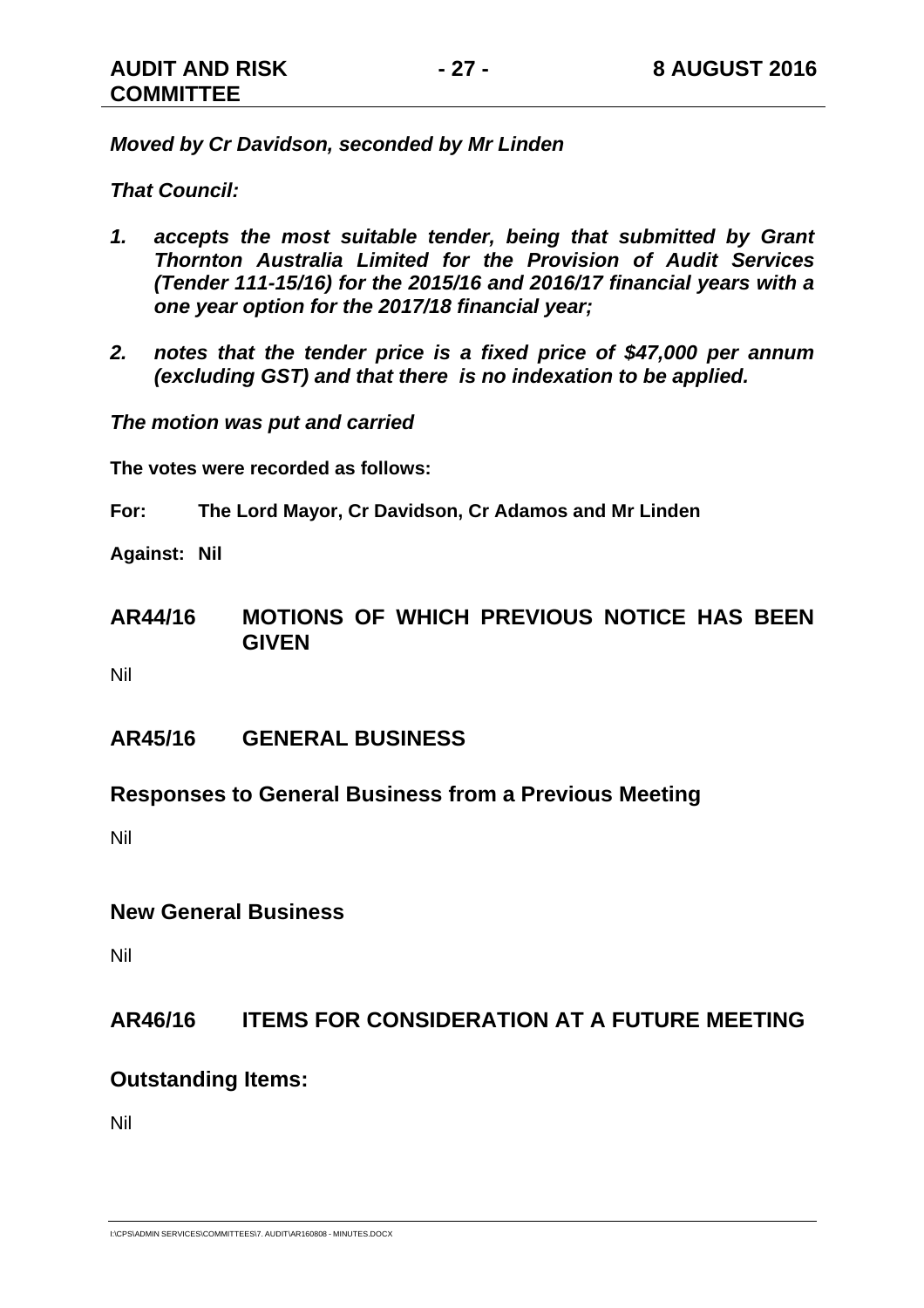#### **AR47/16 CLOSE OF MEETING**

**5.40pm** There being no further business the Presiding Member declared the meeting closed.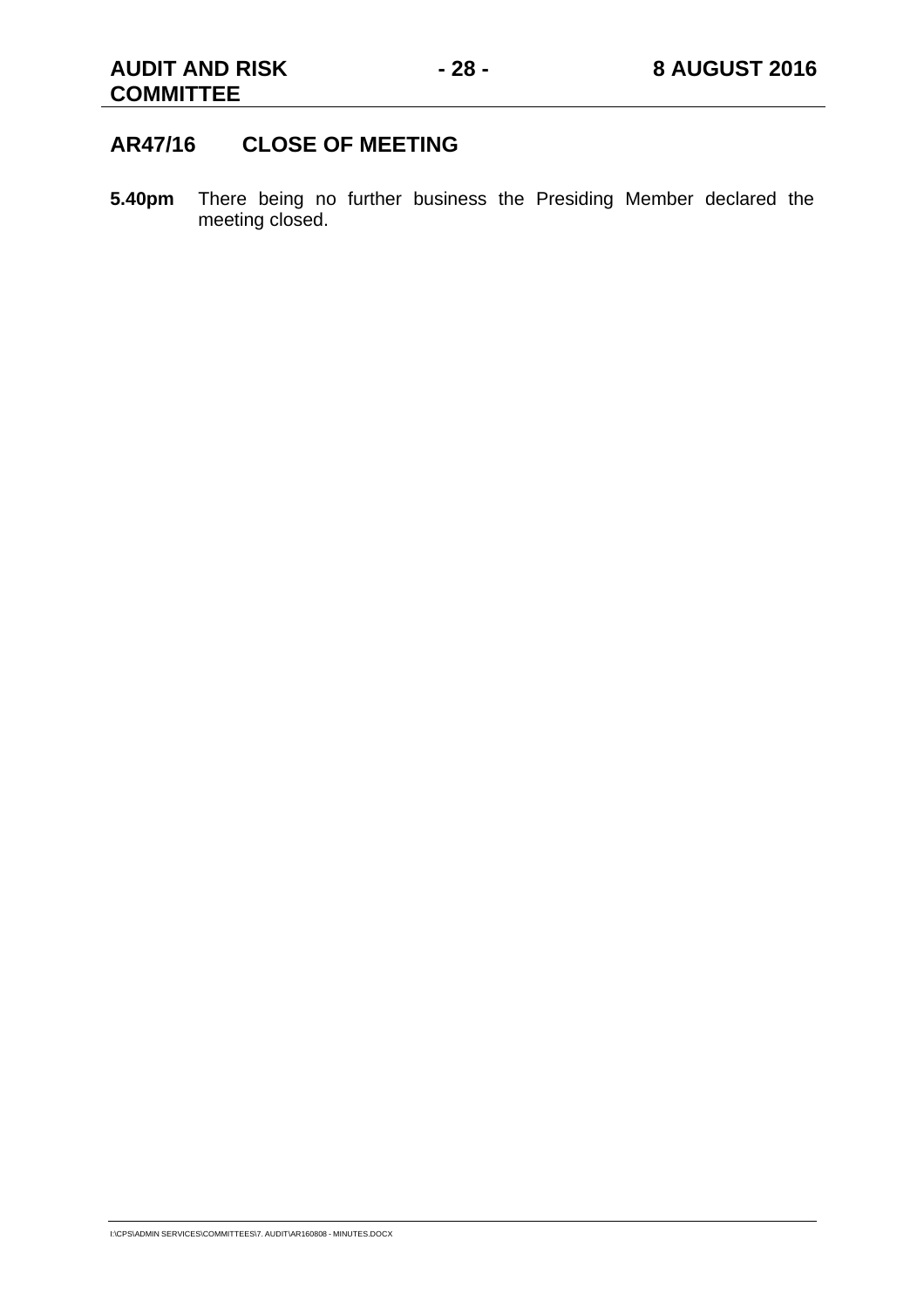# **SCHEDULES** FOR THE MINUTES OF THE AUDIT AND RISK COMMITTEE MEETING HELD ON 8 AUGUST 2016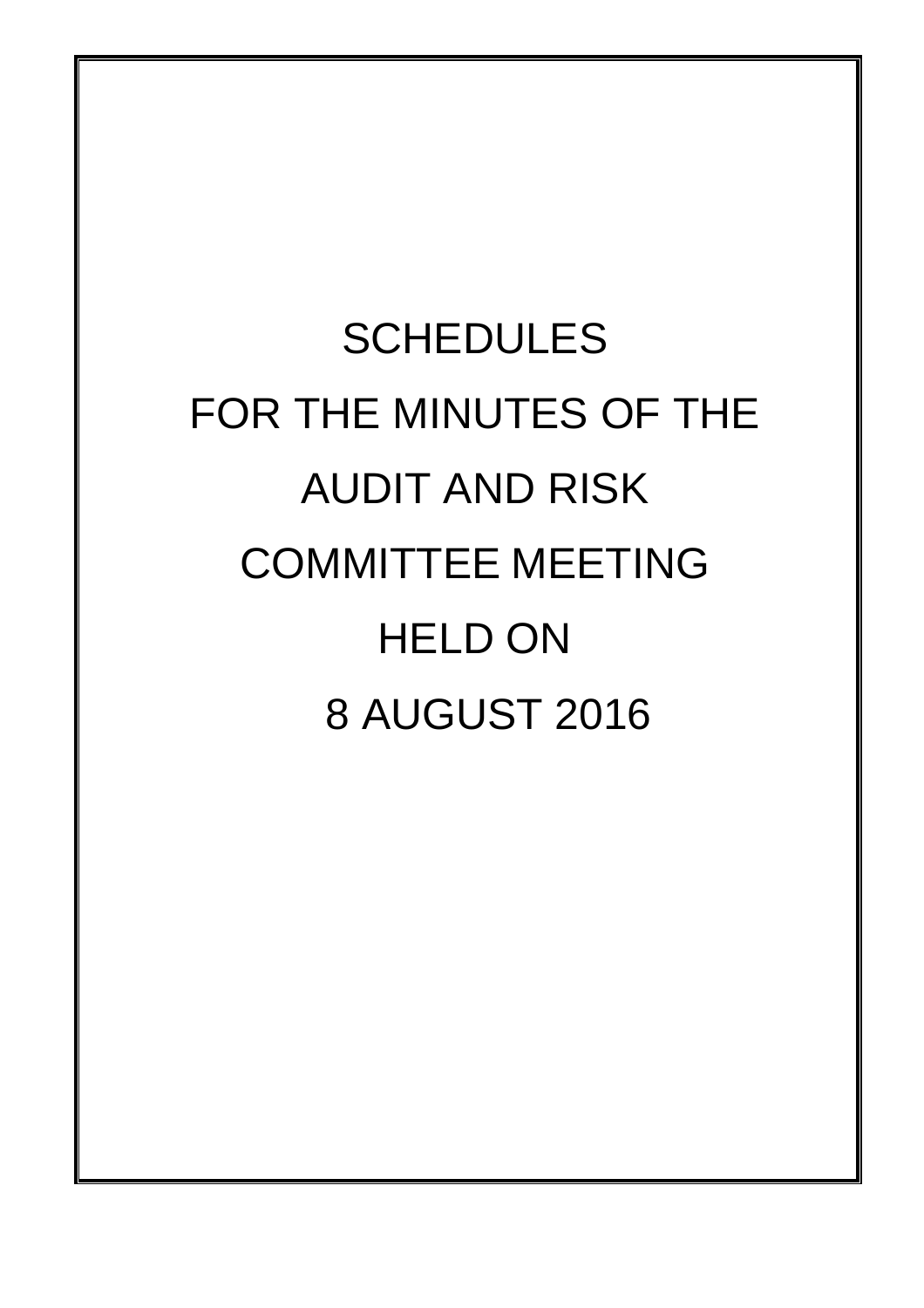Audit and Risk Committee Confidential Schedules 1 and 2 (Minute AR38/16 refers)

Distributed to Elected Members under separate cover

Bound in Consolidated Committee Confidential Minute Book Volume 1 2016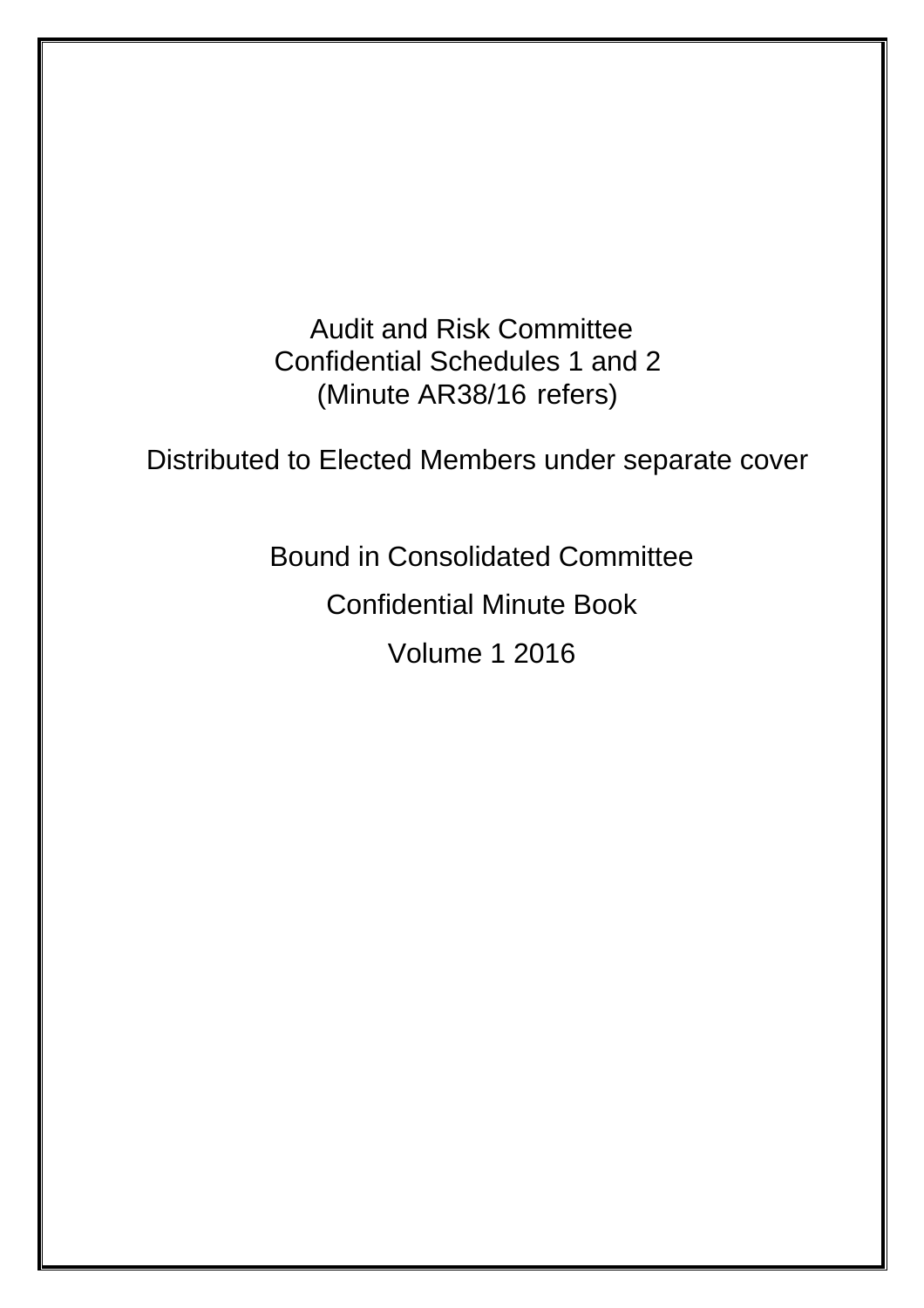Audit and Risk Committee Confidential Schedule 3 (Minute AR39/16 refers)

Distributed to Elected Members under separate cover

Bound in Consolidated Committee Confidential Minute Book Volume 1 2016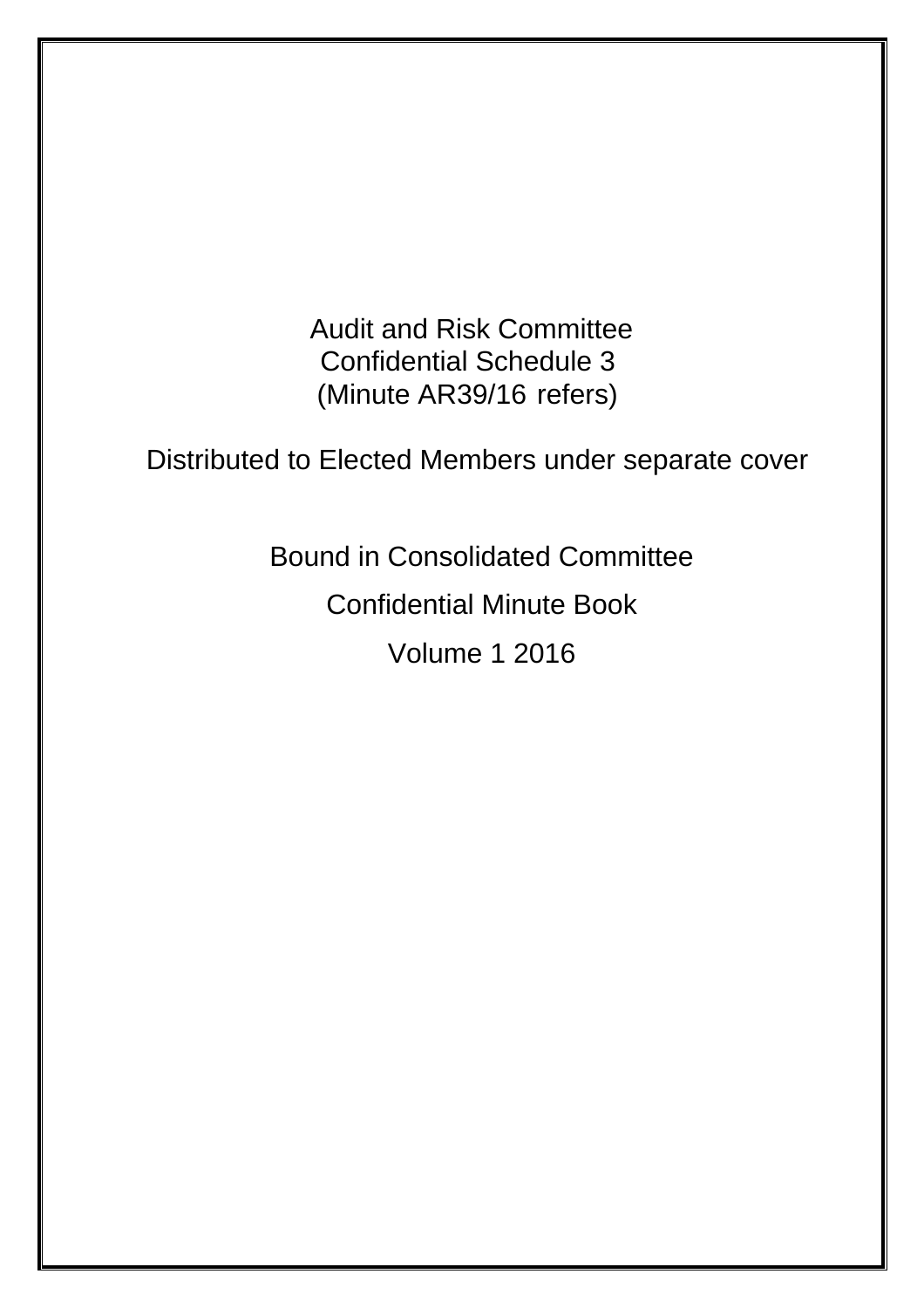Audit and Risk Committee Confidential Item 3 and Confidential Schedule 4 (Minute AR40/16 refers)

Distributed to Elected Members under separate cover

Bound in Consolidated Committee

Confidential Minute Book

Volume 1 2016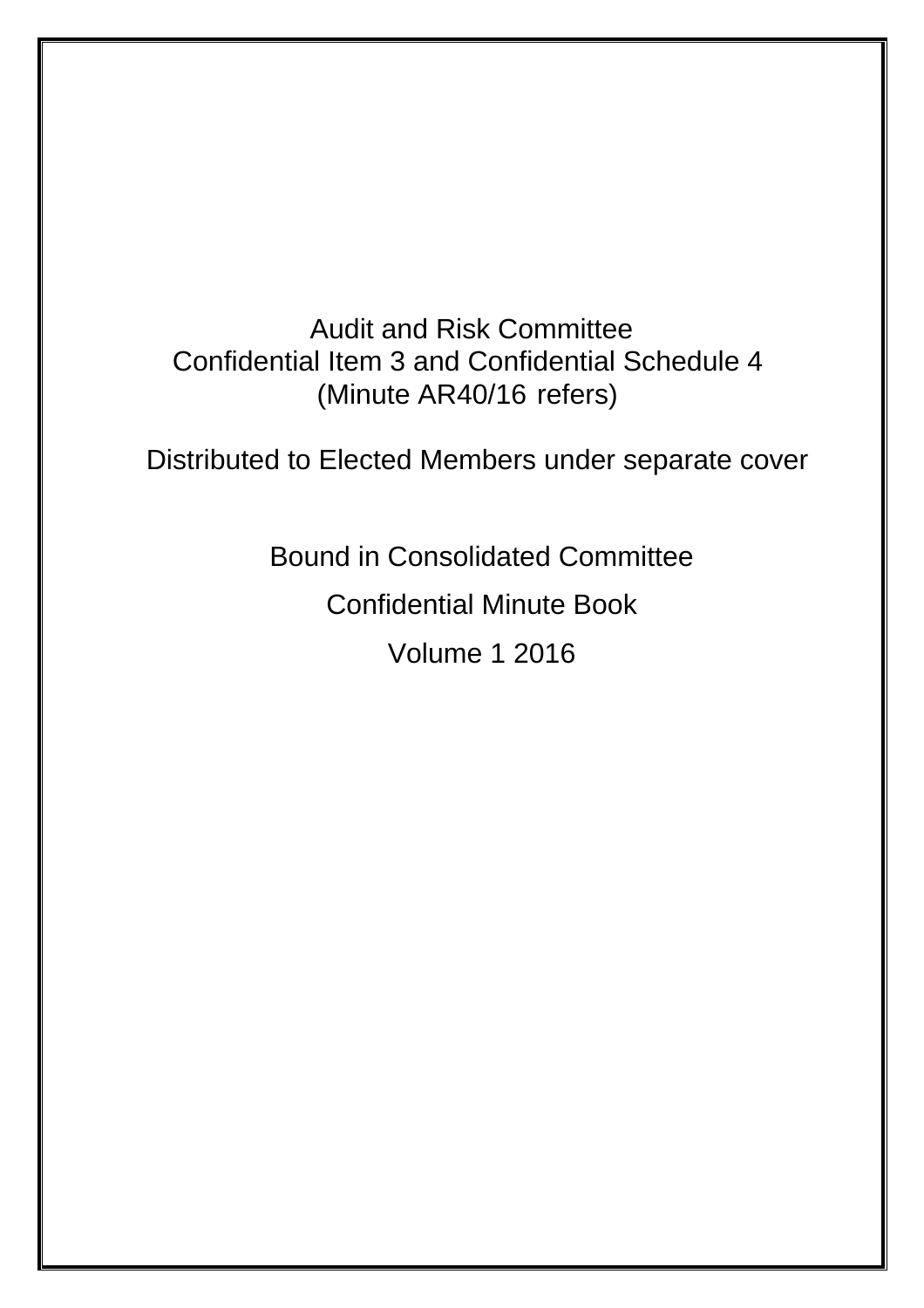Audit and Risk Committee Confidential Item 4 (Minute AR41/16 refers)

Distributed to Elected Members under separate cover

Bound in Consolidated Committee Confidential Minute Book Volume 1 2016